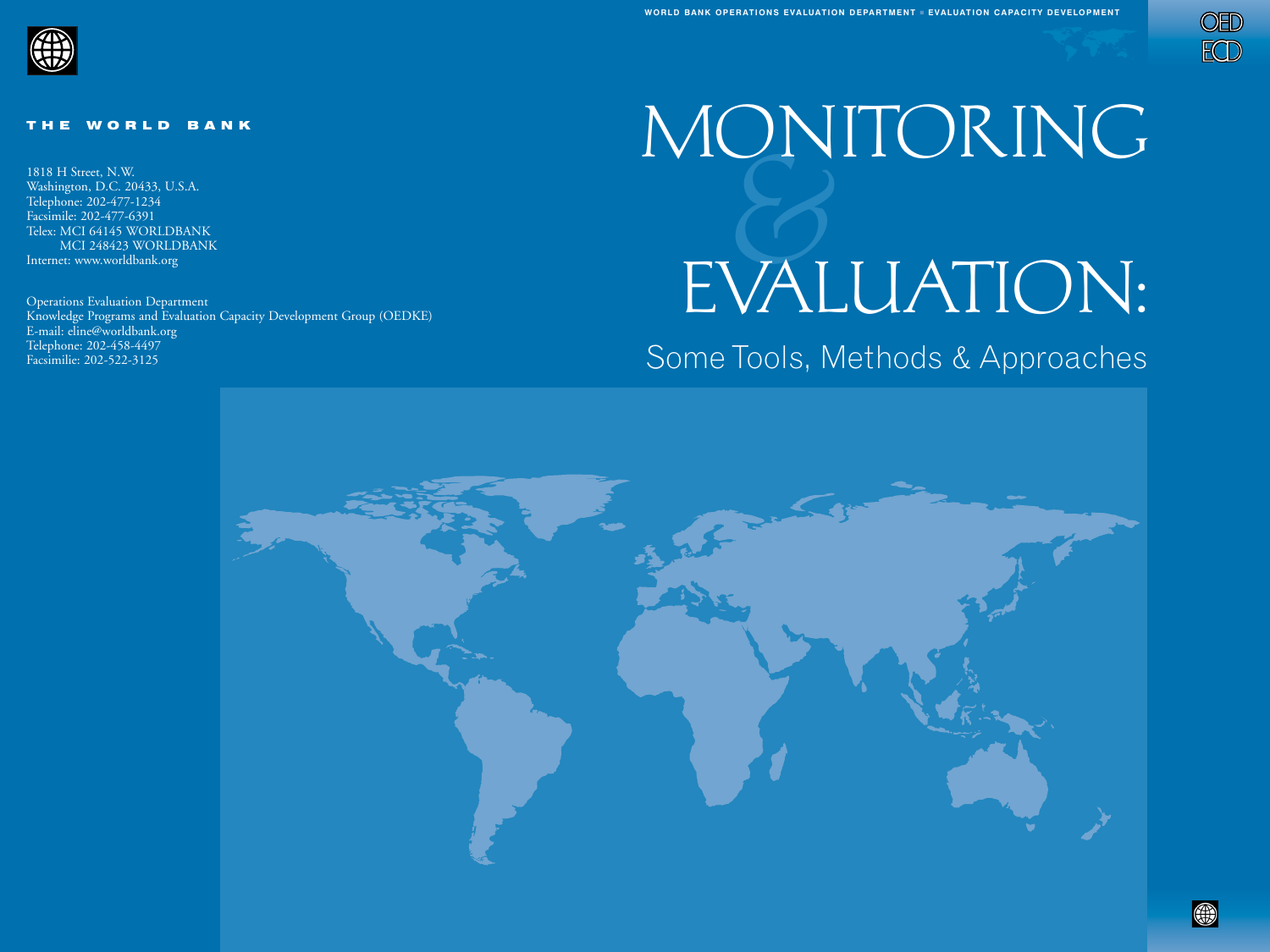# Some Tools, Methods & Approaches **MON** ITORING EVALUATION:



The World Bank Washington, D.C. www.worldbank.org/oed/ecd/

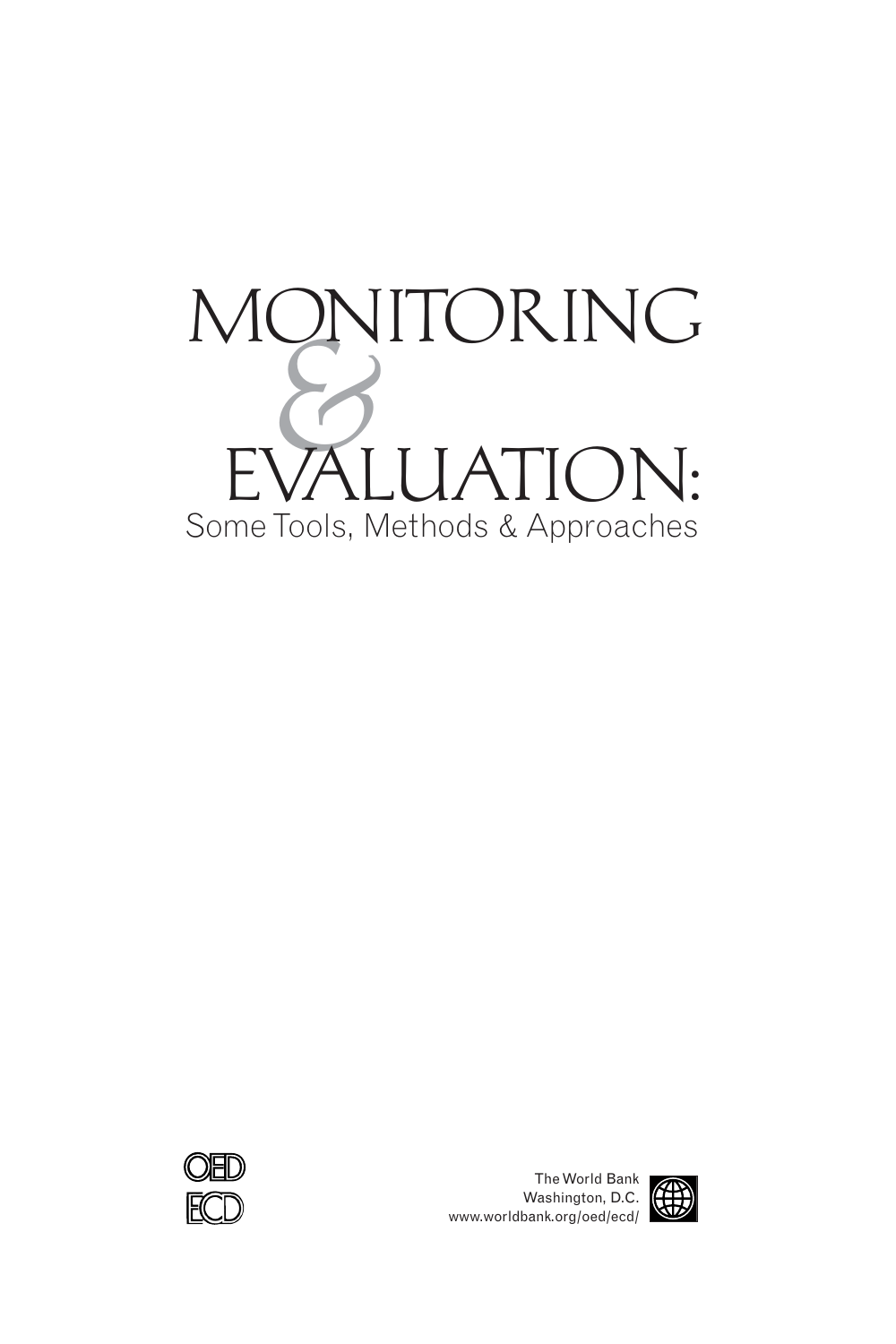# **ACKNOWLEDGMENTS**

The first edition of this report was prepared by Mari Clark and Rolf Sartorius (Social Impact). A number of World Bank staff who made substantive contributions to its preparation are gratefully acknowledged, including Francois Binder, Osvaldo Feinstein, Ronnie Hammad, Jody Kusek, Linda Morra, Ritva Reinikka, Gloria Rubio and Elizabeth White. This second edition includes an expanded discussion of impact evaluation, prepared by Michael Bamberger (consultant). The task manager for finalization of this report was Keith Mackay.

Copyright © 2004 The International Bank for Reconstruction and Development/THE WORLD BANK 1818 H Street, N.W. Washington, D.C. 20433, U.S.A.

All rights reserved. Manufactured in the United States of America

The opinions expressed in this report do not necessarily represent the views of the World Bank or its member governments. The World Bank does not guarantee the accuracy of the data included in this publication and accepts no responsibility whatsoever for any consequence of their use. The boundaries, colors, denominations, and any other information shown on any map in this volume do not imply on the part of the World Bank Group any judgement on the legal status of any territory or the endorsement or acceptance of such boundaries.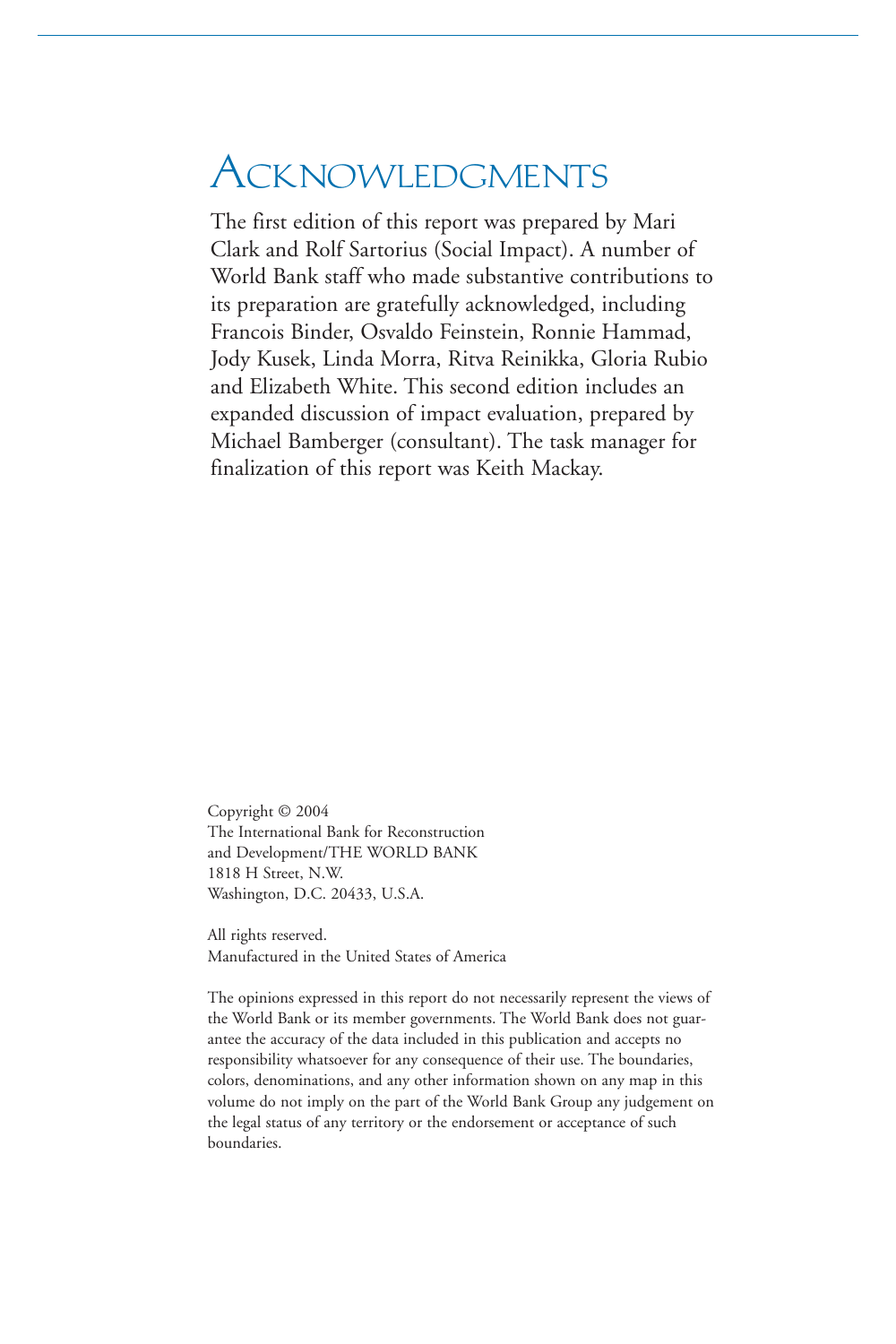# Table of Contents

| Theory-Based Evaluation 10                           |
|------------------------------------------------------|
|                                                      |
| Rapid Appraisal Methods 14                           |
|                                                      |
| Public Expenditure Tracking Surveys 18               |
| Cost-Benefit and Cost-Effectiveness Analysis 20      |
|                                                      |
| Additional Resources on Monitoring and Evaluation 25 |

3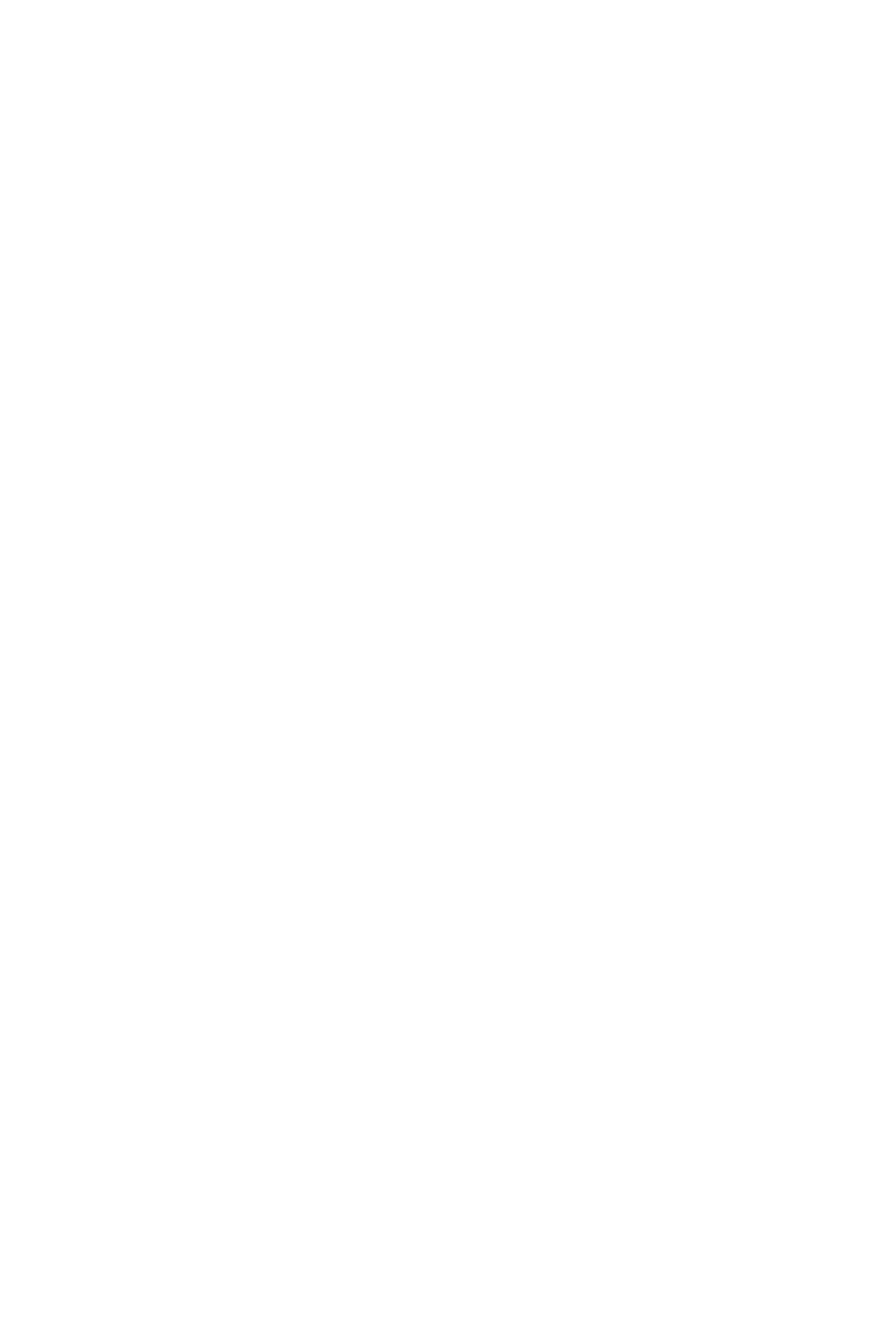#### M&E OVERVIEW:

## SOME TOOLS, METHODS AND APPROACHES FOR MONITORING AND EVALUATION

PURPOSE Monitoring and evaluation (M&E) of develop-<br>ment activities provides government officials, development managers, and civil society with better means for learning from past experience, improving service delivery, planning and allocating resources, and demonstrating results as part of accountability to key stakeholders.

Within the development community there is a strong focus on *results* this helps explain the growing interest in M&E. Yet there is often confusion about what M&E entails. The purpose of this M&E Overview is to strengthen awareness and interest in M&E, and to clarify what it entails.

You will find an overview of a sample of M&E tools, methods, and approaches outlined here, including their purpose and use; advantages and disadvantages; costs, skills, and time required; and key references. Those illustrated here include several data collection methods, analytical frameworks, and types of evaluation and review. The M&E Overview discusses:

- ◗ Performance indicators
- ◗ The logical framework approach
- ◗ Theory-based evaluation
- ◗ Formal surveys
- ◗ Rapid appraisal methods
- **▶ Participatory methods**
- ◗ Public expenditure tracking surveys
- ◗ Cost-benefit and cost-effectiveness analysis
- **Impact evaluation**

This list is not comprehensive, nor is it intended to be. Some of these tools and approaches are complementary; some are substitutes. Some have broad applicability, while others are quite narrow in their uses. The choice of which is appropriate for any given context will depend on a range of considerations. These include the uses for which M&E is intended, the main stakeholders who have an interest in the M&E findings, the speed with which the information is needed, and the cost.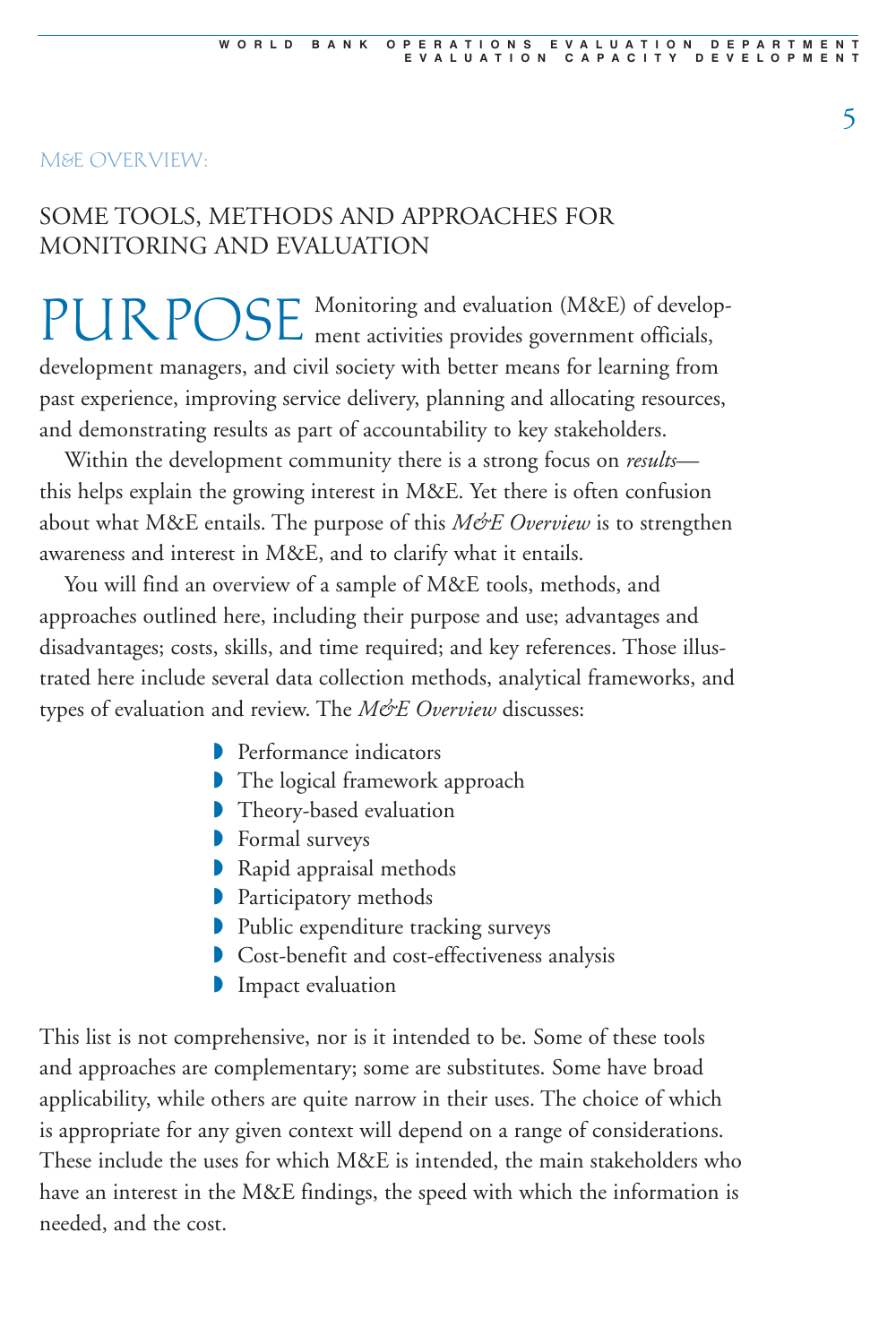# ◗ Performance Indicators

## What are they?

Performance indicators are measures of inputs, processes, outputs, outcomes, and impacts for development projects, programs, or strategies. When supported with sound data collection—perhaps involving formal surveys—analysis and reporting, indicators enable managers to track progress, demonstrate results, and take corrective action to improve service delivery. Participation of key stakeholders in defining indicators is important because they are then more likely to understand and use indicators for management decision-making.

## What can we use them for?

- Setting performance targets and assessing progress toward achieving them.
- Identifying problems via an early warning system to allow corrective action to be taken.
- Indicating whether an in-depth evaluation or review is needed.

#### ADVANTAGES:

- Effective means to measure progress toward objectives.
- Facilitates benchmarking comparisons between different organizational units, districts, and over time.

#### DISADVANTAGES:

- Poorly defined indicators are not good measures of success.
- Tendency to define too many indicators, or those without accessible data sources, making system costly, impractical, and likely to be underutilized.
- Often a trade-off between picking the optimal or desired indicators and having to accept the indicators which can be measured using existing data.

#### COST:

Can range from low to high, depending on number of indicators collected, the frequency and quality of information sought, and the comprehensiveness of the system.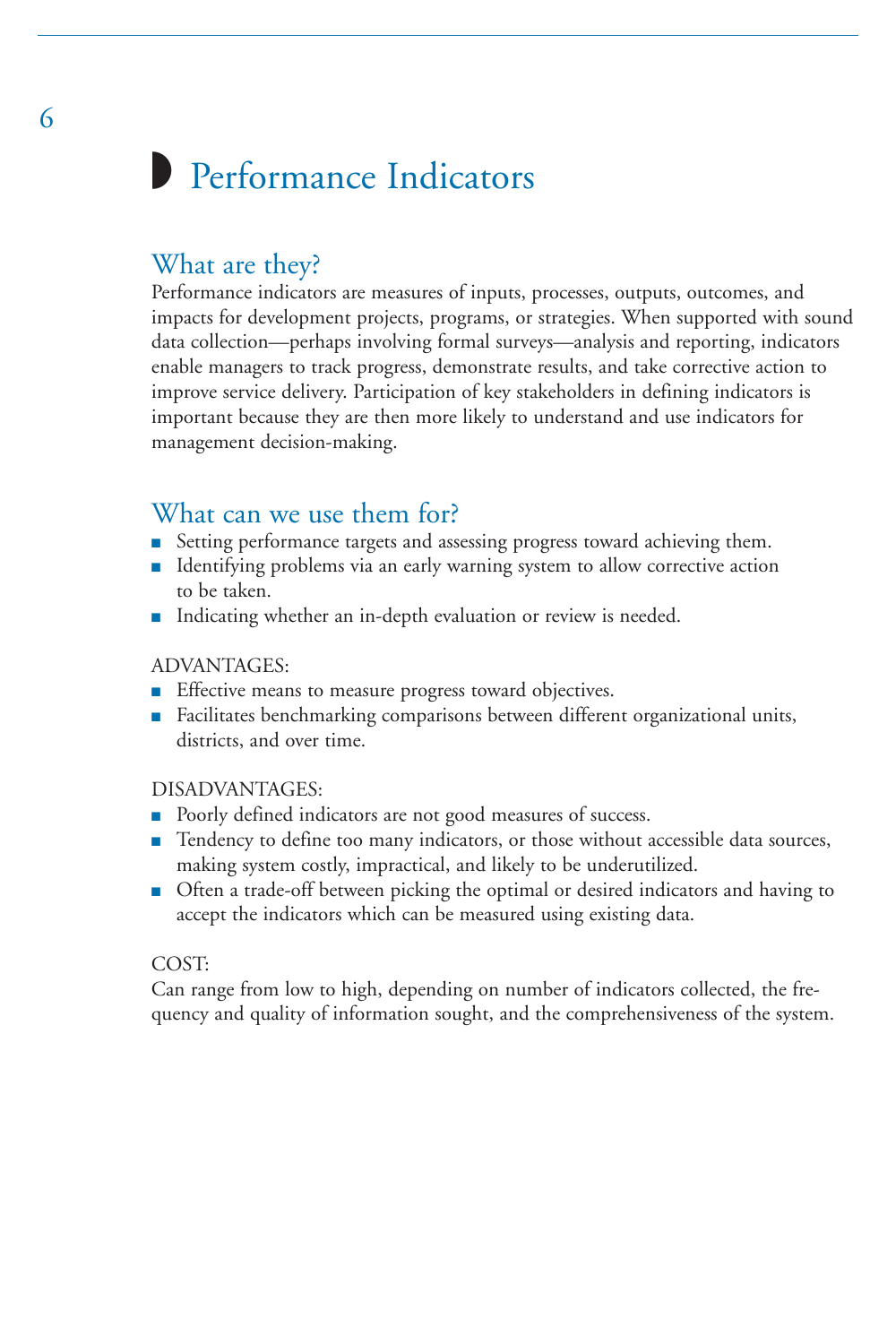#### SKILLS REQUIRED:

Several days of training are recommended to develop skills for defining practical indicators. Data collection, analysis and reporting skills, and management information system (MIS) skills are required to implement performance monitoring systems.

#### TIME REQUIRED:

Several days to several months, depending on extent of participatory process used to define indicators and program complexity. Implementing performance monitoring systems may take 6–12 months.

- World Bank (2000). *Key Performance Indicator Handbook.* Washington, D.C.
- Hatry, H. (1999). *Performance Measurement: Getting Results*. The Urban Institute, Washington, D.C.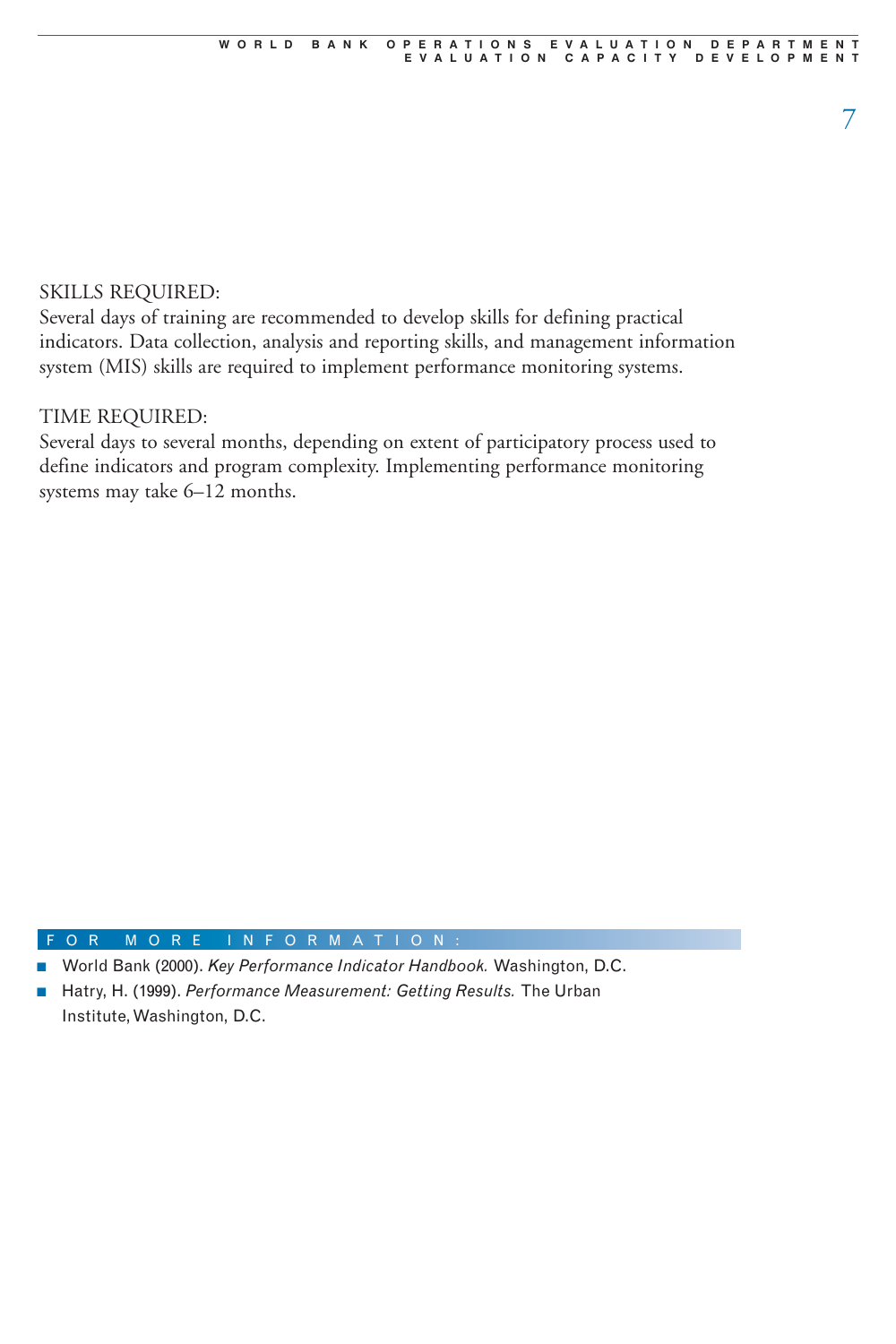# ◗ The Logical Framework Approach

## What is it?

The logical framework (LogFrame) helps to clarify objectives of any project, program, or policy. It aids in the identification of the expected causal links—the "program logic"—in the following results chain: inputs, processes, outputs (including coverage or "reach" across beneficiary groups), outcomes, and impact. It leads to the identification of performance indicators at each stage in this chain, as well as risks which might impede the attainment of the objectives. The LogFrame is also a vehicle for engaging partners in clarifying objectives and designing activities. During implementation the LogFrame serves as a useful tool to review progress and take corrective action.

#### What can we use it for?

- Improving quality of project and program designs—by requiring the specification of clear objectives, the use of performance indicators, and assessment of risks.
- Summarizing design of complex activities.
- Assisting the preparation of detailed operational plans.
- Providing objective basis for activity review, monitoring, and evaluation.

#### ADVANTAGES:

- Ensures that decision-makers ask fundamental questions and analyze assumptions and risks.
- Engages stakeholders in the planning and monitoring process.
- When used dynamically, it is an effective management tool to guide implementation, monitoring and evaluation.

#### DISADVANTAGES:

- If managed rigidly, stifles creativity and innovation.
- If not updated during implementation, it can be a static tool that does not reflect changing conditions.
- Training and follow-up are often required.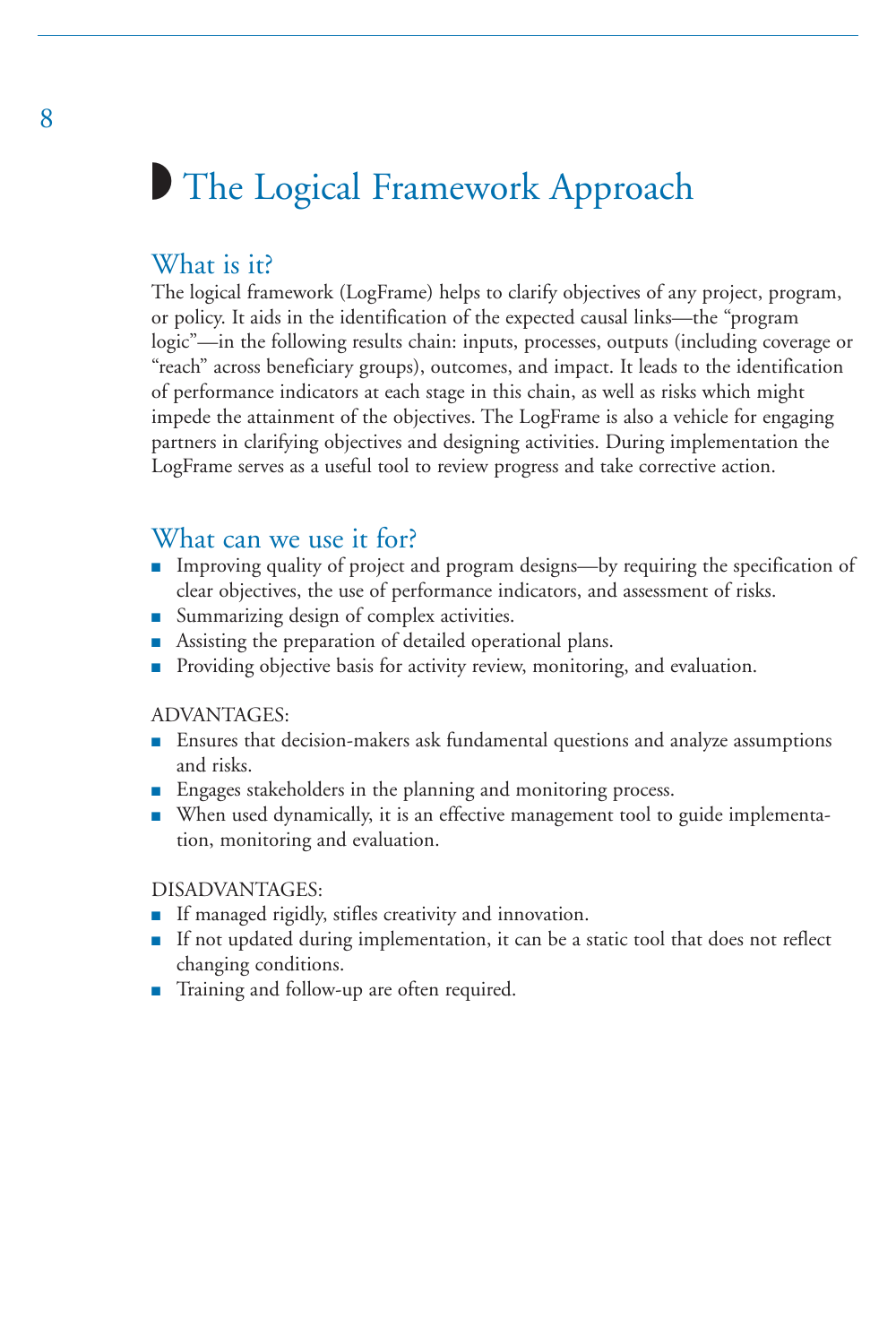#### COST:

Low to medium, depending on extent and depth of participatory process used to support the approach.

#### SKILLS REQUIRED:

Minimum 3–5 days training for facilitators; additional facilitation skills required for use in participatory planning and management.

TIME REQUIRED: Several days to several months, depending on scope and depth of participatory process.

- World Bank (2000). The Logframe Handbook, World Bank: http://wbln1023/OCS/Quality.nsf/Main/MELFHandBook/\$File/LFhandbook.pdf
- GTZ (1997). *ZOPP: Objectives-Oriented Project Planning*: http://www.unhabitat.org/cdrom/governance/html/books/zopp\_e.pdf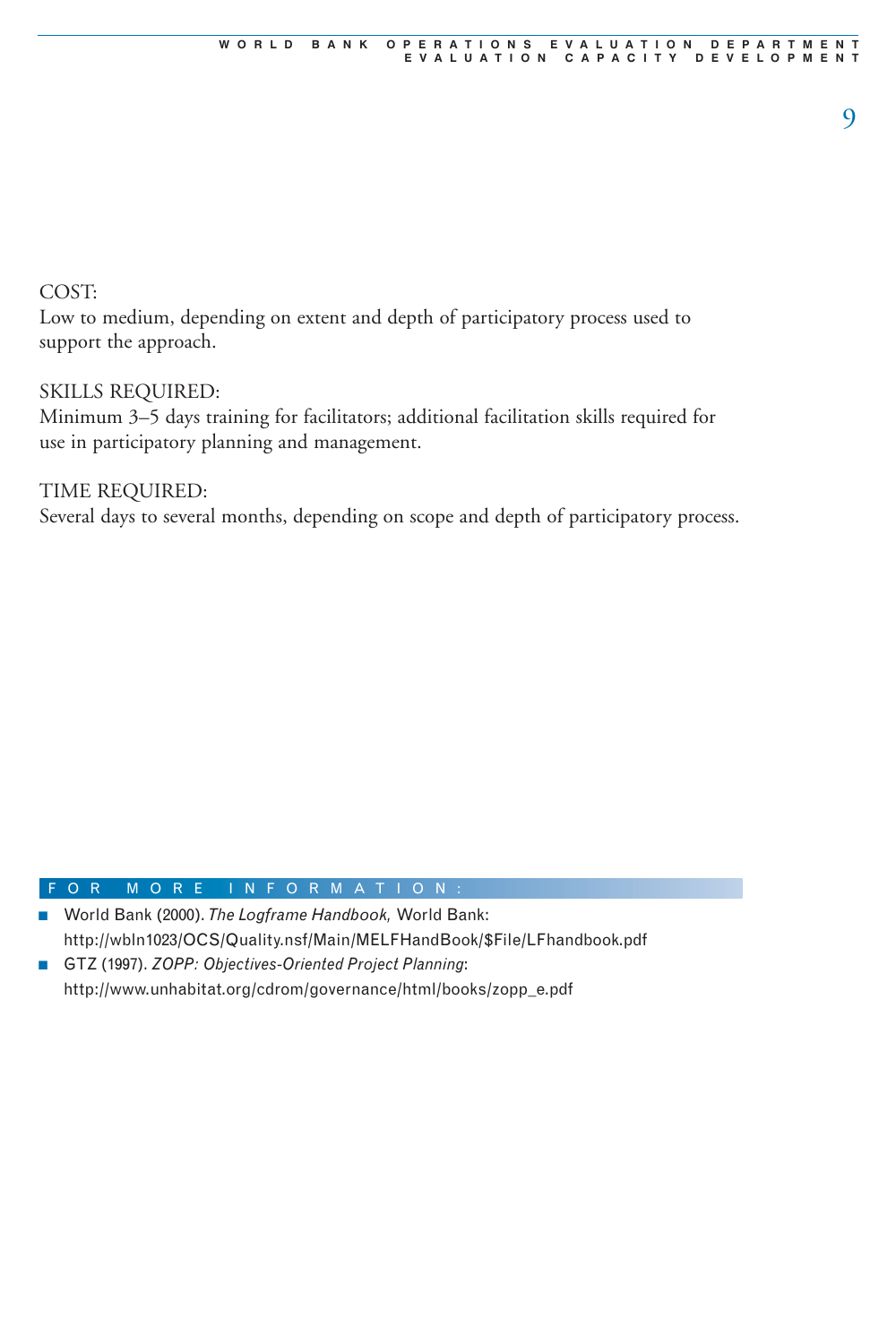# ◗ Theory-Based Evaluation

## What is it?

Theory-based evaluation has similarities to the LogFrame approach but allows a much more in-depth understanding of the workings of a program or activity—the "program theory" or "program logic." In particular, it need not assume simple linear cause-andeffect relationships. For example, the success of a government program to improve literacy levels by increasing the number of teachers might depend on a large number of factors. These include, among others, availability of classrooms and textbooks, the likely reactions of parents, school principals and schoolchildren, the skills and morale of teachers, the districts in which the extra teachers are to be located, the reliability of government funding, and so on. By mapping out the determining or causal factors judged important for success, and how they might interact, it can then be decided which steps should be monitored as the program develops, to see how well they are in fact borne out. This allows the critical success factors to be identified. And where the data show these factors have not been achieved, a reasonable conclusion is that the program is less likely to be successful in achieving its objectives.

### What can we use it for?

- Mapping design of complex activities.
- Improving planning and management.

#### ADVANTAGES:

- Provides early feedback about what is or is not working, and why.
- Allows early correction of problems as soon as they emerge.
- Assists identification of unintended side-effects of the program.
- Helps in prioritizing which issues to investigate in greater depth, perhaps using more focused data collection or more sophisticated M&E techniques.
- Provides basis to assess the likely impacts of programs.

#### DISADVANTAGES:

- Can easily become overly complex if the scale of activities is large or if an exhaustive list of factors and assumptions is assembled.
- Stakeholders might disagree about which determining factors they judge important, which can be time-consuming to address.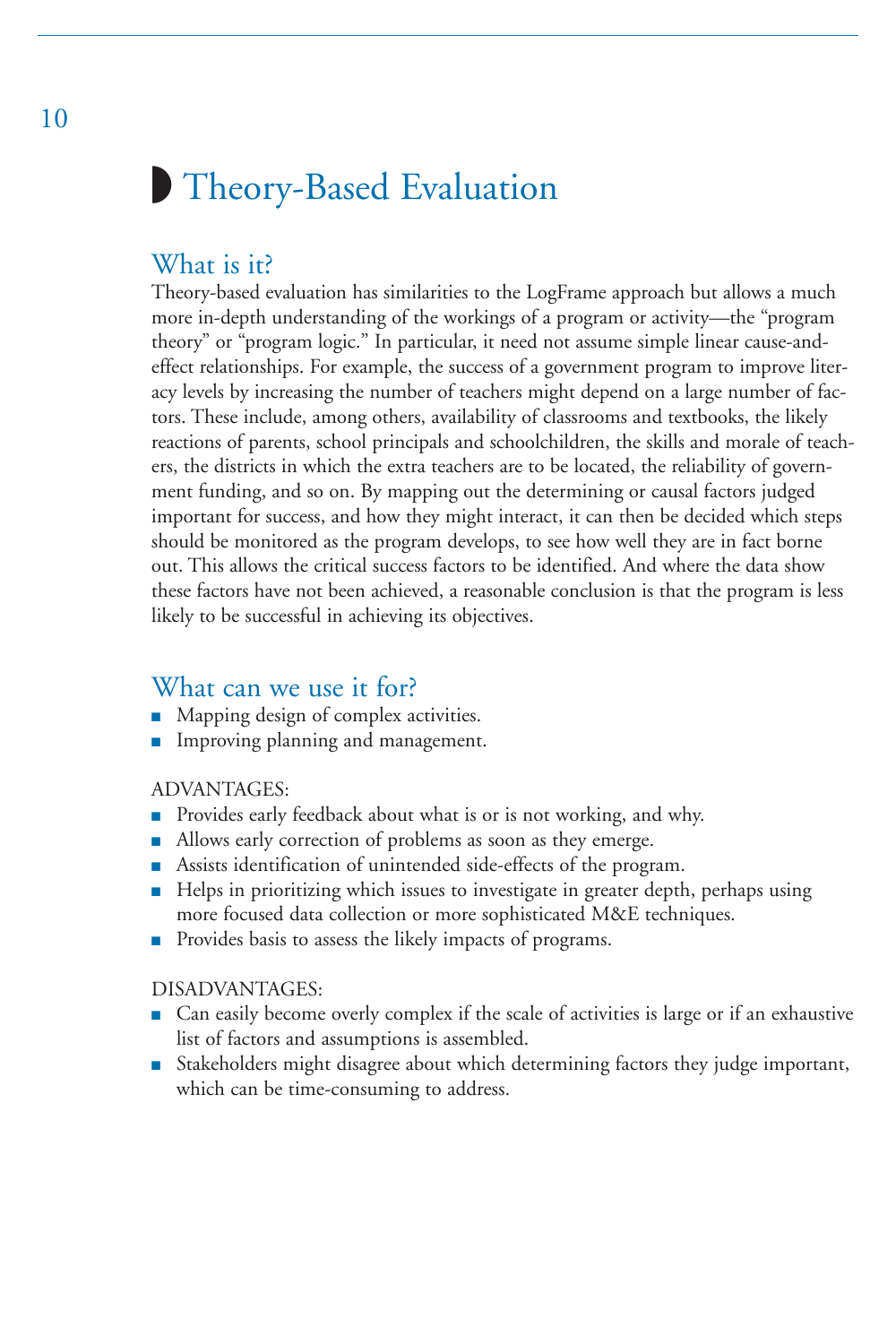#### COST:

Medium—depends on the depth of analysis and especially the depth of data collection undertaken to investigate the workings of the program.

#### SKILLS REQUIRED:

Minimum 3–5 days training for facilitators.

#### TIME REQUIRED:

Can vary greatly, depending on the depth of the analysis, the duration of the program or activity, and the depth of the M&E work undertaken.

- Weiss, Carol H. (1998). *Evaluation*. Prentice Hall, New Jersey, Second Edition.
- Weiss, Carol H. (2000). "Theory-based evaluation: theories of change for poverty reduction programs." In O. Feinstein and R. Picciotto (eds.), *Evaluation and Poverty Reduction*. Operations Evaluation Department, The World Bank, Washington, D.C.
- Mayne, John (1999). *Addressing Attribution Through Contribution Analysis: Using Performance Measures Sensibly*. Office of the Auditor General of Canada working paper, Ottawa: http://www.oag-bvg.gc.ca/domino/other.nsf/html/99dp1\_e.html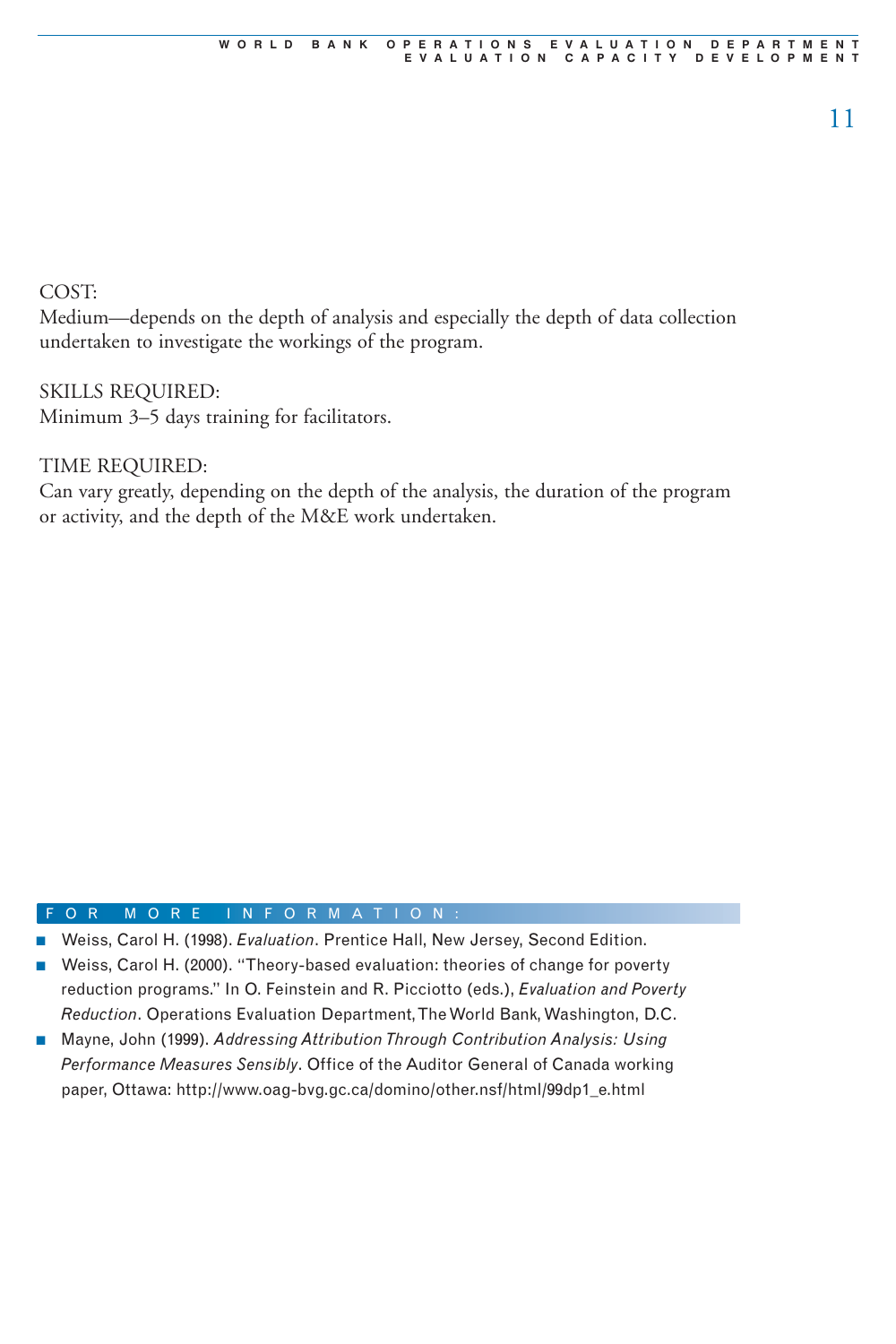# ◗ Formal Surveys

# What are they?

Formal surveys can be used to collect standardized information from a carefully selected sample of people or households. Surveys often collect comparable information for a relatively large number of people in particular target groups.

## What can we use them for?

- Providing baseline data against which the performance of the strategy, program, or project can be compared.
- Comparing different groups at a given point in time.
- Comparing changes over time in the same group.
- Comparing actual conditions with the targets established in a program or project design.
- Describing conditions in a particular community or group.
- Providing a key input to a formal evaluation of the impact of a program or project.
- Assessing levels of poverty as basis for preparation of *poverty reduction strategies*.

#### ADVANTAGES:

- Findings from the sample of people interviewed can be applied to the wider target group or the population as a whole.
- Quantitative estimates can be made for the size and distribution of impacts.

#### DISADVANTAGES:

- With the exception of CWIQ, results are often not available for a long period of time.
- The processing and analysis of data can be a major bottleneck for the larger surveys even where computers are available.
- LSMS and household surveys are expensive and time-consuming.
- Many kinds of information are difficult to obtain through formal interviews.

#### COST:

Ranges from roughly \$30–60 per household for the CWIQ to \$170 per household for the LSMS. Costs will be significantly higher if there is no master sampling frame for the country.

#### SKILLS REQUIRED:

Sound technical and analytical skills for sample and questionnaire design, data analysis, and processing.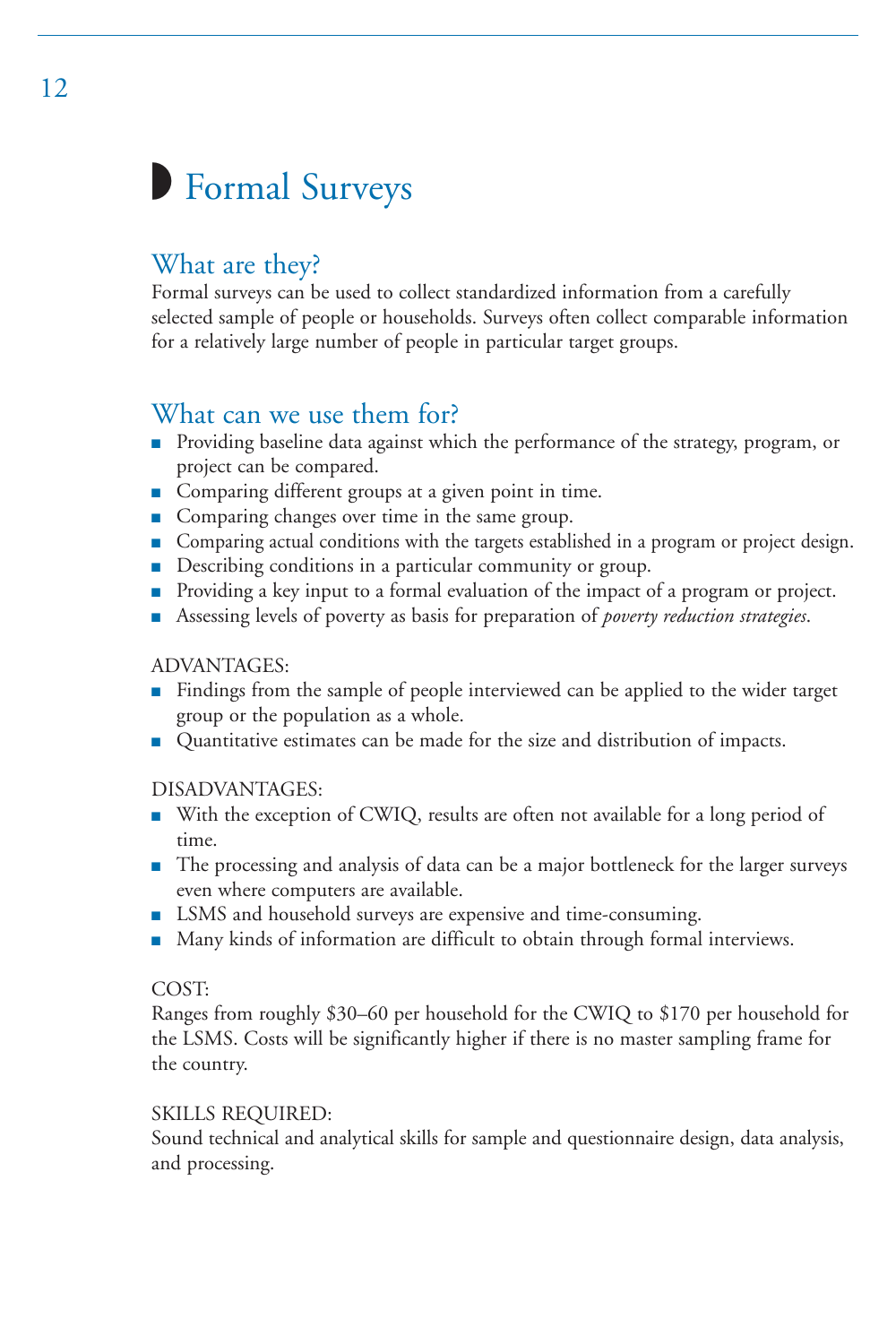#### TIME REQUIRED:

Depends on sample size. The CWIQ can be completed in 2 months. The LSMS generally requires 18 months to 2 years.

# Some Types of Survey

#### *Multi-Topic Household Survey (also known as Living Standards Measurement Survey—LSMS)* is a multi-

subject integrated survey that provides a means to gather data on a number of aspects of living standards to inform policy. These surveys cover: spending, household composition, education, health, employment, fertility, nutrition, savings, agricultural activities, other sources of income. *Single-topic household surveys* cover a narrower range of issues in more depth.

#### *Core Welfare Indicators Questionnaire (CWIQ)* is a household survey that measures changes in social indicators for different population groups specifically indicators of access, utilization, and satisfaction with social and economic services. It is a quick and effective tool for improving activity design, targeting services to the poor

and, when repeated annually, for monitoring activity performance. Preliminary results can be obtained within 30 days of the CWIQ survey.

*Client Satisfaction (*or *Service Delivery)* **Survey** is used to assess the performance of government services based on client experience. The surveys shed light on the constraints clients face in accessing public services, their views about the quality and adequacy of services, and the responsiveness of government officials. These surveys are usually conducted by a government ministry or agency.

*Citizen Report Cards* have been conducted by NGOs and think-tanks in several countries. Similar to service delivery surveys, they have also investigated the extent of corruption encountered by ordinary citizens. A notable feature has been the widespread publication of the findings.

- Sapsford, R. (1999). *Survey Research*. Sage, Newbury Park, CA.
- Core Welfare Indicators Questionnaire: http://www4.worldbank.org/afr/stats/cwiq.cfm
- LSMS: http://www.worldbank.org/lsms/
- Client Satisfaction Surveys: http://www4.worldbank.org/afr/stats/wbi.cfm#sds
- Citizen Report Cards: http://Inweb18.worldbank.org/ESSD/sdvext.nsf/60ByDocName/ CitizenReportCardSurveysANoteontheConceptandMethodology/\$FILE/CRC+SD+note.pdf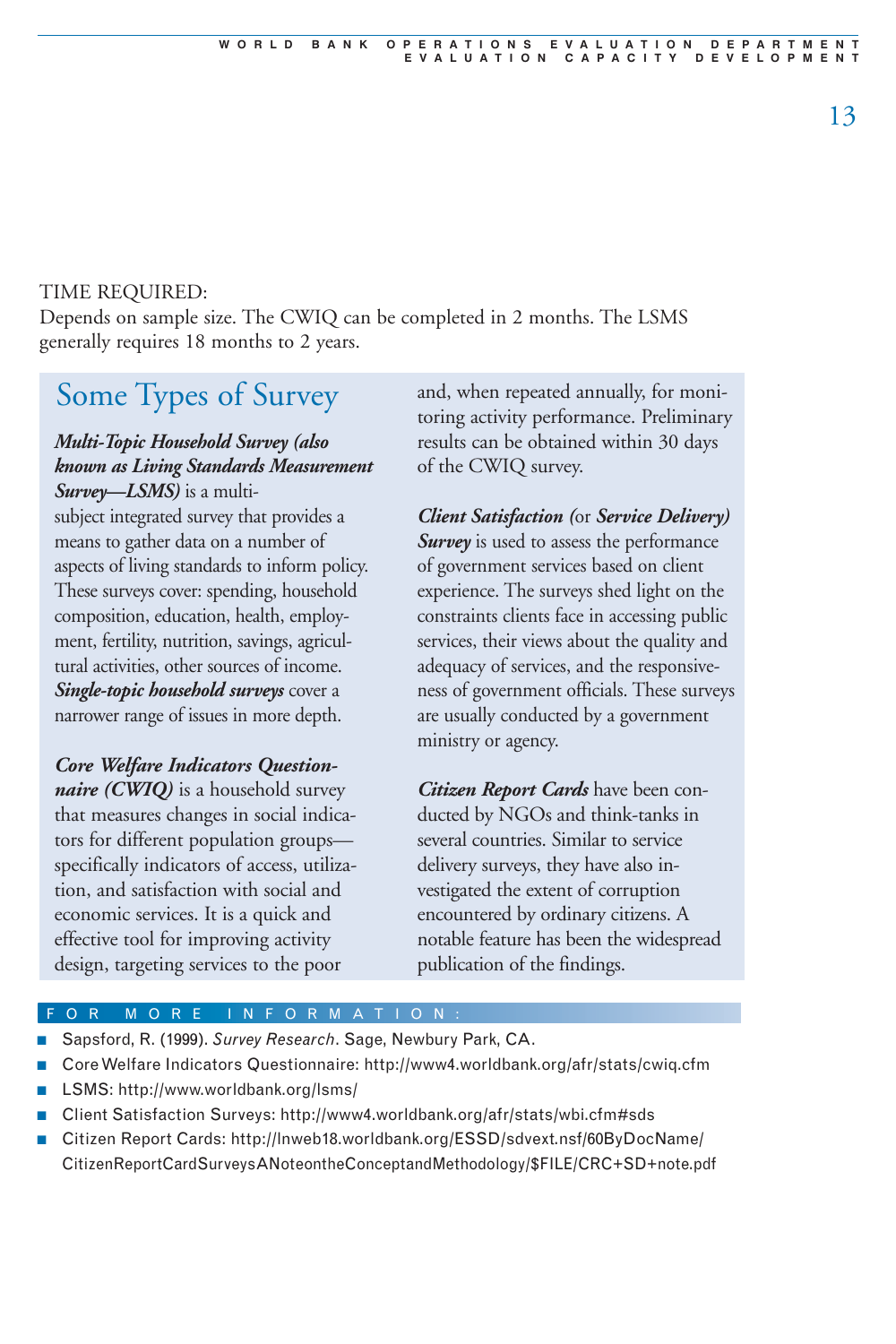# ◗ Rapid Appraisal Methods

## What are they?

Rapid appraisal methods are quick, low-cost ways to gather the views and feedback of beneficiaries and other stakeholders, in order to respond to decision-makers' needs for information.

## What can we use them for?

- Providing rapid information for management decision-making, especially at the project or program level.
- Providing qualitative understanding of complex socioeconomic changes, highly interactive social situations, or people's values, motivations, and reactions.
- Providing context and interpretation for quantitative data collected by more formal methods.

#### ADVANTAGES:

- Low cost.
- Can be conducted quickly.
- Provides flexibility to explore new ideas.

#### DISADVANTAGES:

- Findings usually relate to specific communities or localities—thus difficult to generalize from findings.
- Less valid, reliable, and credible than formal surveys.

#### COST:

Low to medium, depending on the scale of methods adopted.

#### SKILLS REQUIRED:

Non-directive interviewing, group facilitation, field observation, note-taking, and basic statistical skills.

#### TIME REQUIRED:

Four to six weeks, depending on the size and location of the population interviewed and the number of sites observed.

14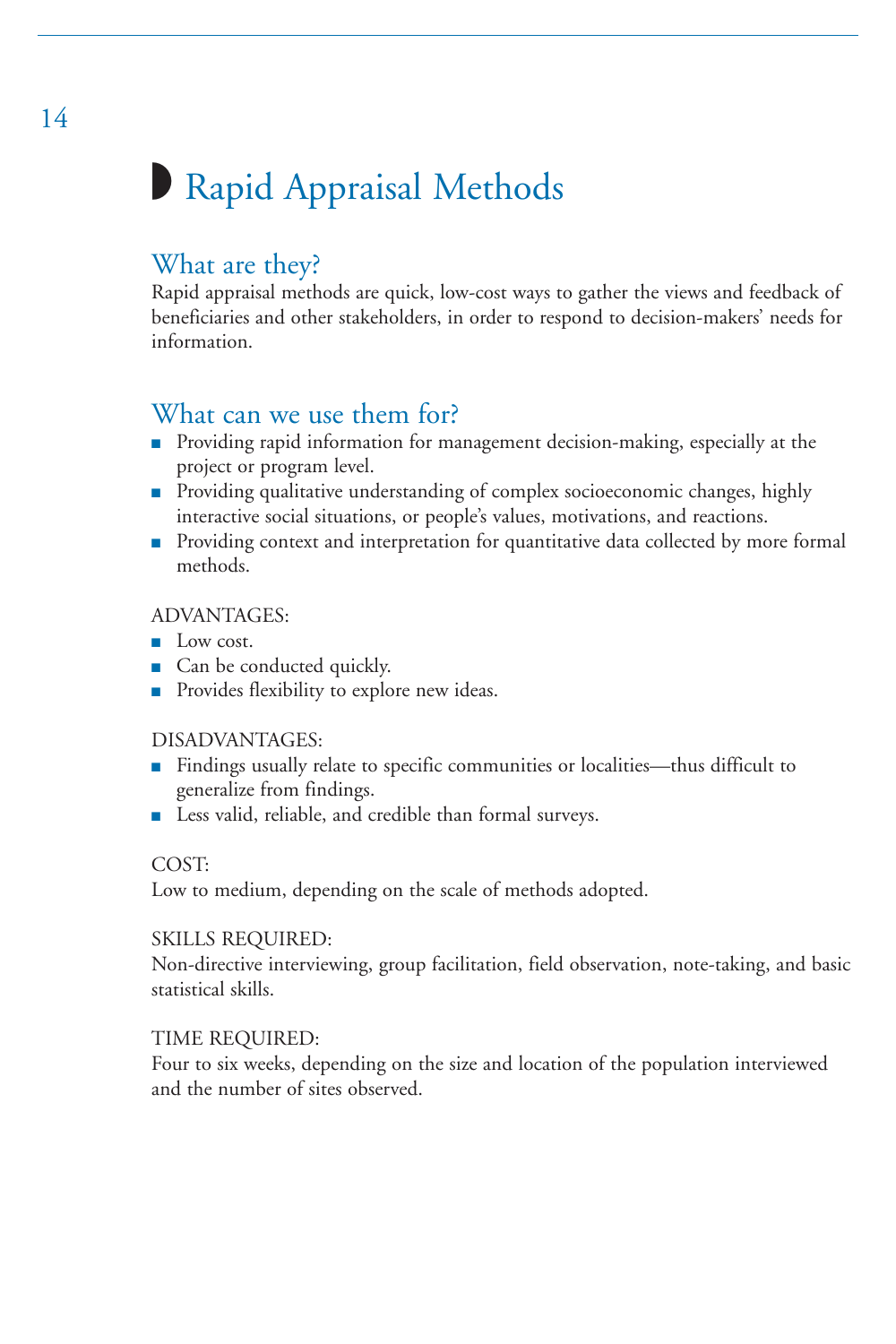# Rapid Appraisal Methods

*Key informant interview—*a series of open-ended questions posed to individuals selected for their knowledge and experience in a topic of interest. Interviews are qualitative, in-depth, and semi-structured. They rely on interview guides that list topics or questions.

*Focus group discussion—*a facilitated discussion among 8–12 carefully selected participants with similar backgrounds. Participants might be beneficiaries or program staff, for example. The facilitator uses a discussion guide. Note-takers record comments and observations.

*Community group interview—*a series of questions and facilitated discussion in a meeting open to all community members. The interviewer follows a carefully prepared questionnaire.

*Direct observation—*use of a detailed observation form to record what is seen and heard at a program site. The information may be about ongoing activities, processes, discussions, social interactions, and observable results.

*Mini-survey—*a structured questionnaire with a limited number of closeended questions that is administered to 50–75 people. Selection of respondents may be random or 'purposive' (interviewing stakeholders at locations such as a clinic for a health care survey).

#### F O R M O R E I N F O R M A T I O

USAID. Performance Monitoring and Evaluation Tips, #s 2, 4, 5, 10: http://www.usaid.gov/pubs/usaid\_eval/#02

■ K. Kumar (1993). *Rapid Appraisal Methods*. The World Bank, Washington, D.C.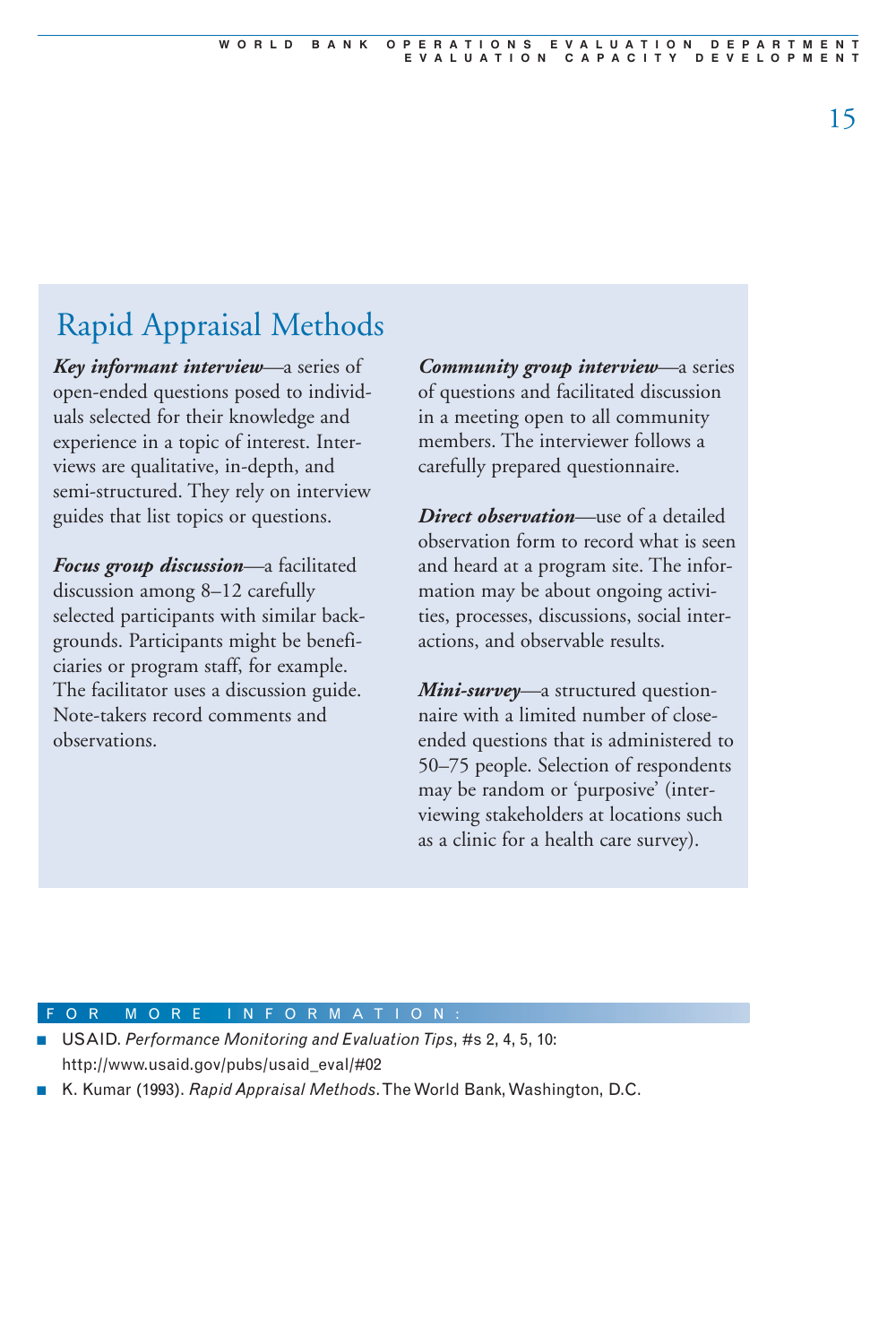# **Participatory Methods**

## What are they?

Participatory methods provide active involvement in decision-making for those with a stake in a project, program, or strategy and generate a sense of ownership in the M&E results and recommendations.

# What can we use them for?

- Learning about local conditions and local people's perspectives and priorities to design more responsive and sustainable interventions.
- Identifying problems and trouble-shooting problems during implementation.
- Evaluating a project, program, or policy.
- Providing knowledge and skills to empower poor people.

#### ADVANTAGES:

- Examines relevant issues by involving key players in the design process.
- Establishes partnerships and local ownership of projects.
- Enhances local learning, management capacity, and skills.
- Provides timely, reliable information for management decision-making.

#### DISADVANTAGES:

- Sometimes regarded as less objective.
- Time-consuming if key stakeholders are involved in a meaningful way.
- Potential for domination and misuse by some stakeholders to further their own interests.

#### COST:

Low to medium. Costs vary greatly, depending on scope and depth of application and on how local resource contributions are valued.

#### SKILLS REQUIRED:

Minimum several days' training for facilitators.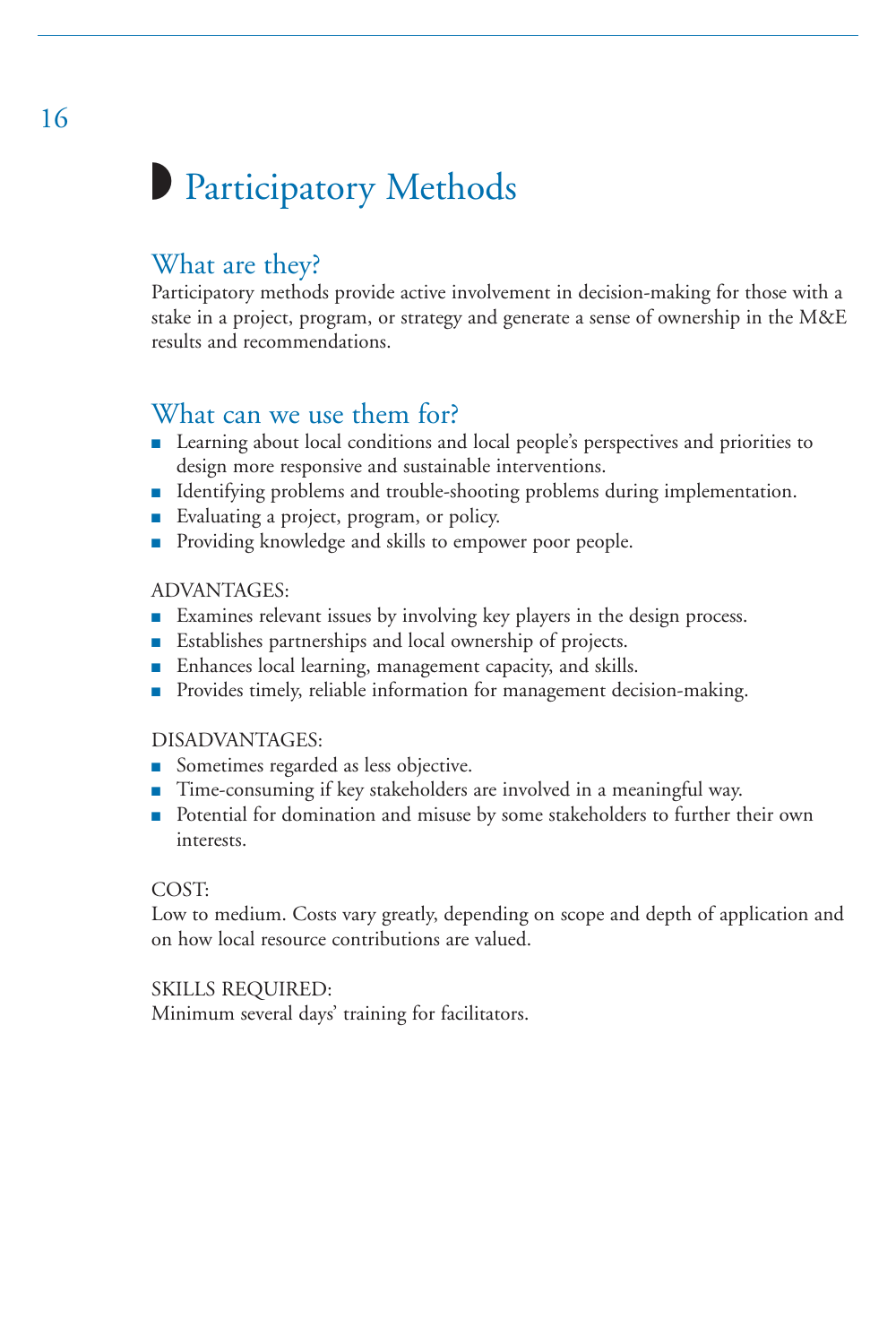#### TIME REQUIRED:

Varies greatly, depending on scope and depth of application.

# Commonly Used Participatory Tools

*Stakeholder analysis* is the starting point of most participatory work and social assessments. It is used to develop an understanding of the power relationships, influence, and interests of the various people involved in an activity and to determine who should participate, and when.

*Participatory rural appraisal* is a

planning approach focused on sharing learning between local people, both urban and rural, and outsiders. It enables development managers and local people to assess and plan appropriate interventions collaboratively

often using visual techniques so that non-literate people can participate.

*Beneficiary assessment* involves systematic consultation with project beneficiaries and other stakeholders to identify and design development initiatives, signal constraints to participation, and provide feedback to improve services and activities.

*Participatory monitoring and evaluation* involves stakeholders at different levels working together to identify problems, collect and analyze information, and generate recommendations.

#### OR MORE INFORMATION

- Guijt, I. and J. Gaventa (1998). Participatory Monitoring and Evaluation. Institute of Development Studies, University of Sussex, Brighton, U.K.: http://www.ids.ac.uk/ids/bookshop/briefs/brief12.html
- http://www.worldbank.org/participation/partme.htm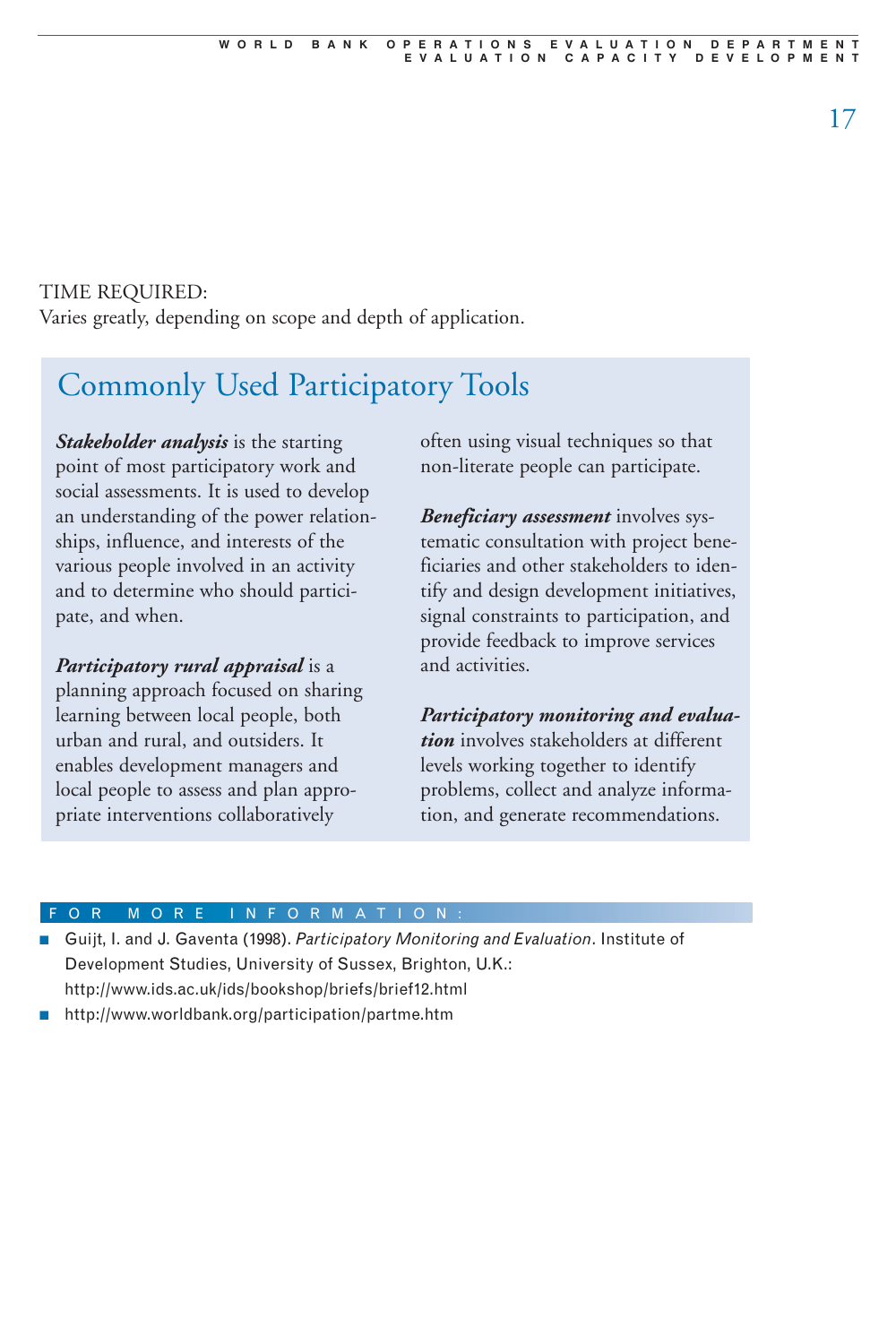# ◗ Public Expenditure Tracking Surveys

## What are they?

Public expenditure tracking surveys (PETS) track the flow of public funds and determine the extent to which resources actually reach the target groups. The surveys examine the manner, quantity, and timing of releases of resources to different levels of government, particularly to the units responsible for the delivery of social services such as health and education. PETS are often implemented as part of larger service delivery and facility surveys which focus on the quality of service, characteristics of the facilities, their management, incentive structures, etc.

## What can we use them for?

- Diagnosing problems in service delivery quantitatively.
- Providing evidence on delays, "leakage," and corruption.

#### ADVANTAGES:

- Supports the pursuit of accountability when little financial information is available.
- Improves management by pinpointing bureaucratic bottlenecks in the flow of funds for service delivery.

#### DISADVANTAGES:

- Government agencies may be reluctant to open their accounting books.
- Cost is substantial.

#### COST:

Can be high until national capacities to conduct them have been established. For example, the first PETS in Uganda cost \$60,000 for the education sector and \$100,000 for the health sector.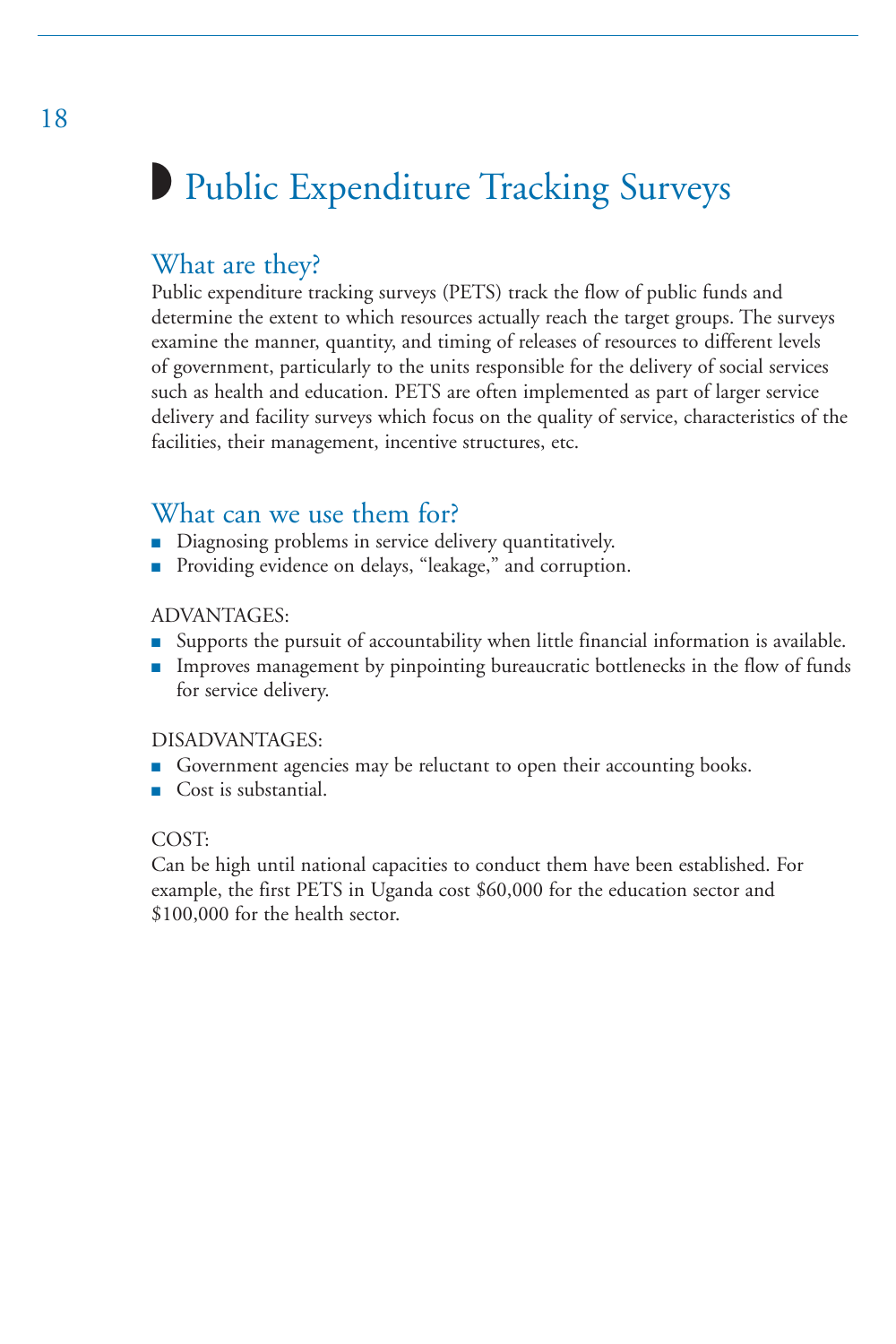#### SKILLS REQUIRED:

Sound technical and analytical skills for sample and questionnaire design, data analysis and processing, and good understanding of sector to be assessed.

#### TIME REQUIRED:

Five to six months (survey alone takes 1–2 months).

#### F O R M O R E I N F O R MAT I O N :

■ http://www1.worldbank.org/publicsector/pe/trackingsurveys.htm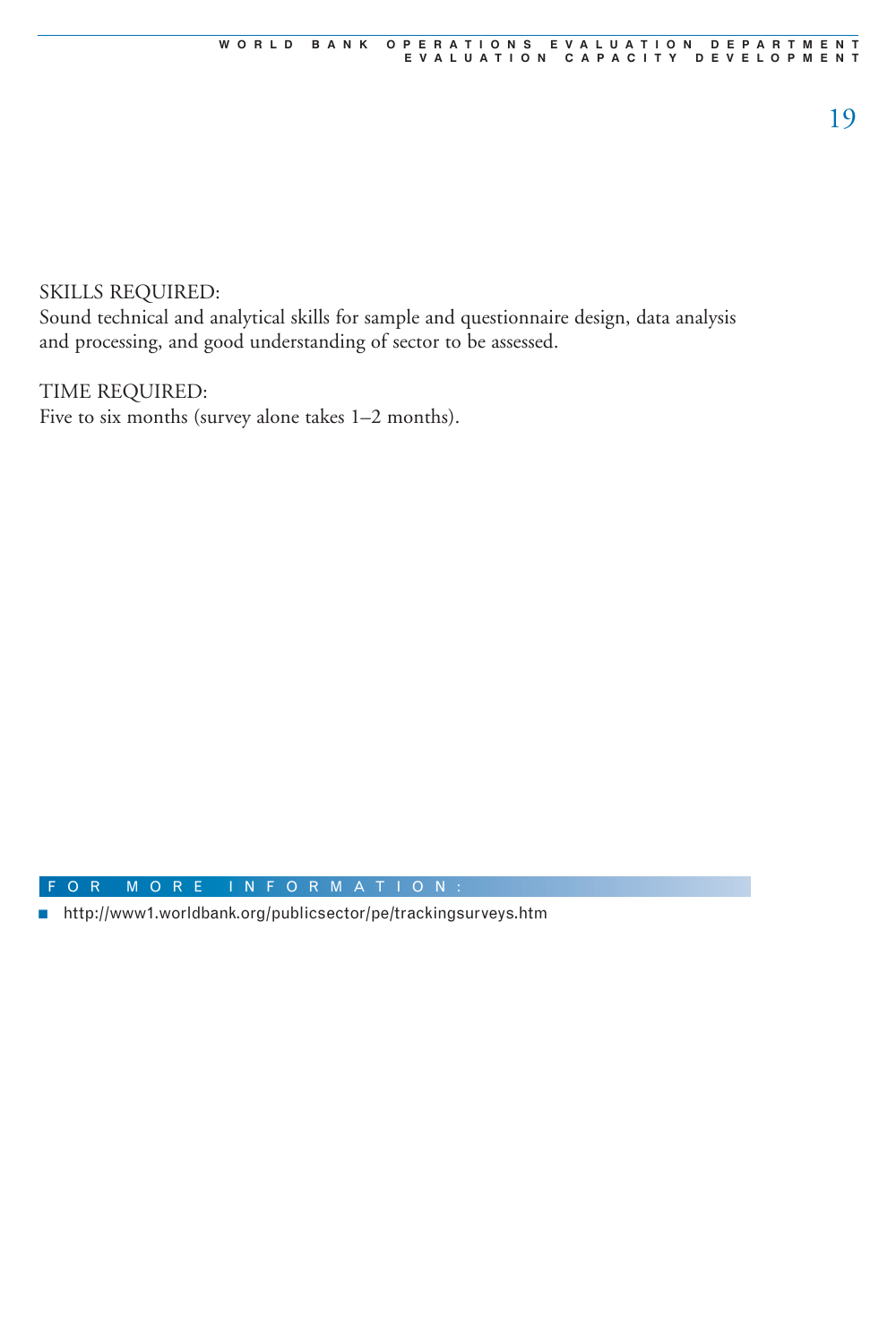# ■ Cost-Benefit and Cost-Effectiveness Analysis

## What are they?

Cost-benefit and cost-effectiveness analysis are tools for assessing whether or not the costs of an activity can be justified by the outcomes and impacts. *Cost-benefit analysis* measures both inputs and outputs in monetary terms. *Cost-effectiveness analysis* estimates inputs in monetary terms and outcomes in non-monetary quantitative terms (such as improvements in student reading scores).

## What can we use them for?

- Informing decisions about the most efficient allocation of resources.
- Identifying projects that offer the highest rate of return on investment.

#### ADVANTAGES:

- Good quality approach for estimating the efficiency of programs and projects.
- Makes explicit the economic assumptions that might otherwise remain implicit or overlooked at the design stage.
- Useful for convincing policy-makers and funders that the benefits justify the activity.

#### DISADVANTAGES:

- Fairly technical, requiring adequate financial and human resources available.
- Requisite data for cost-benefit calculations may not be available, and projected results may be highly dependent on assumptions made.
- Results must be interpreted with care, particularly in projects where benefits are difficult to quantify.

#### COST:

Varies greatly, depending on scope of analysis and availability of data.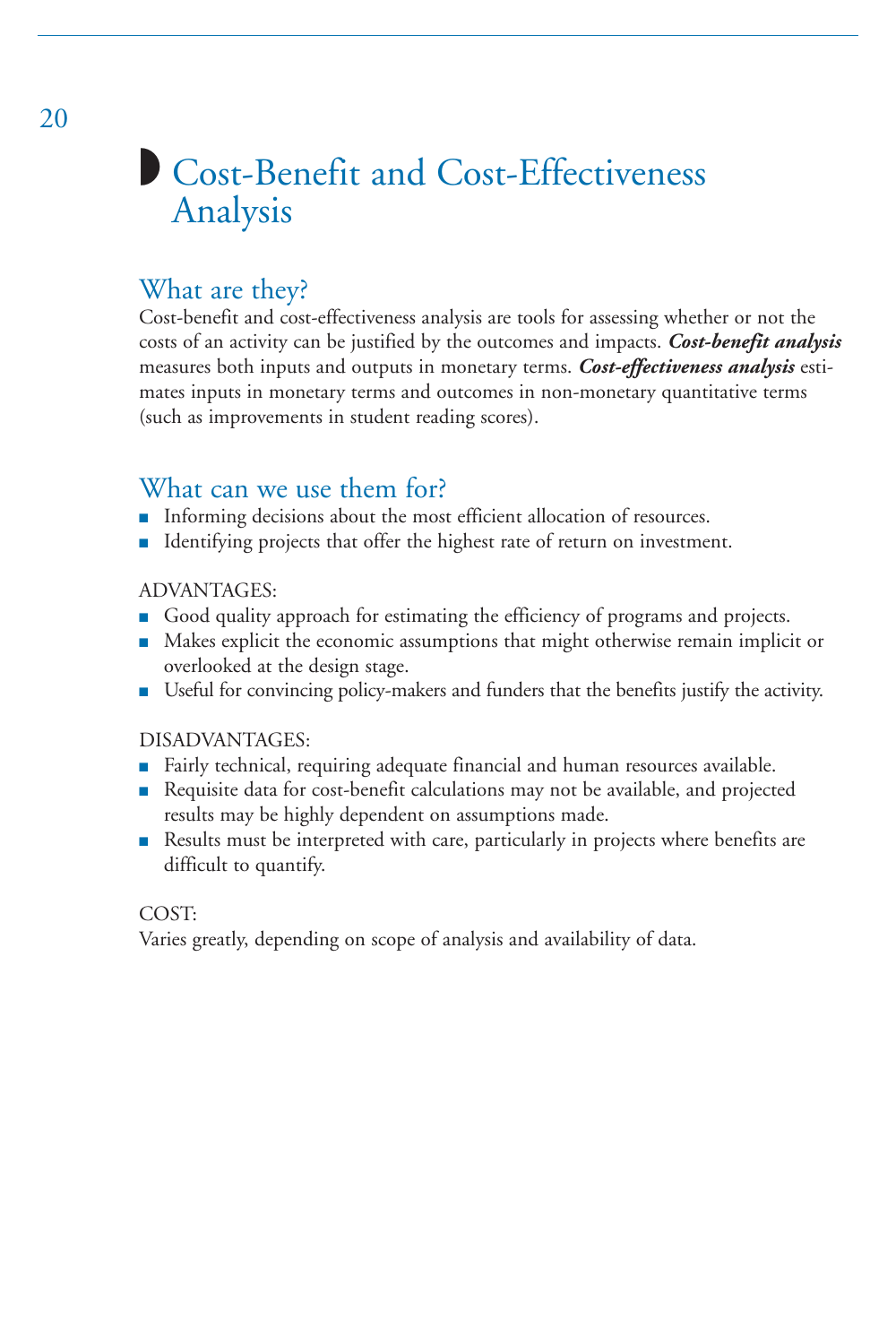#### SKILLS REQUIRED:

The procedures used in both types of analyses are often highly technical. They require skill in economic analysis and availability of relevant economic and cost data.

#### TIME REQUIRED:

Varies greatly depending on scope of analysis and availability of data.

#### F O R M O R E I N F O R MAT I O N :

■ Belli, P., et al. (2000). *Economic Analysis of Investment Operations: Analytical Tools and Practical Applications*. The World Bank, Washington, D.C.

GOOD PRACTICE EXAMPLES OF COST-BENEFIT ANALYSIS:

■ http://kms.worldbank.org/edunet/TEN\_DIMENSIONS/DIM\_4/cb\_ce.htm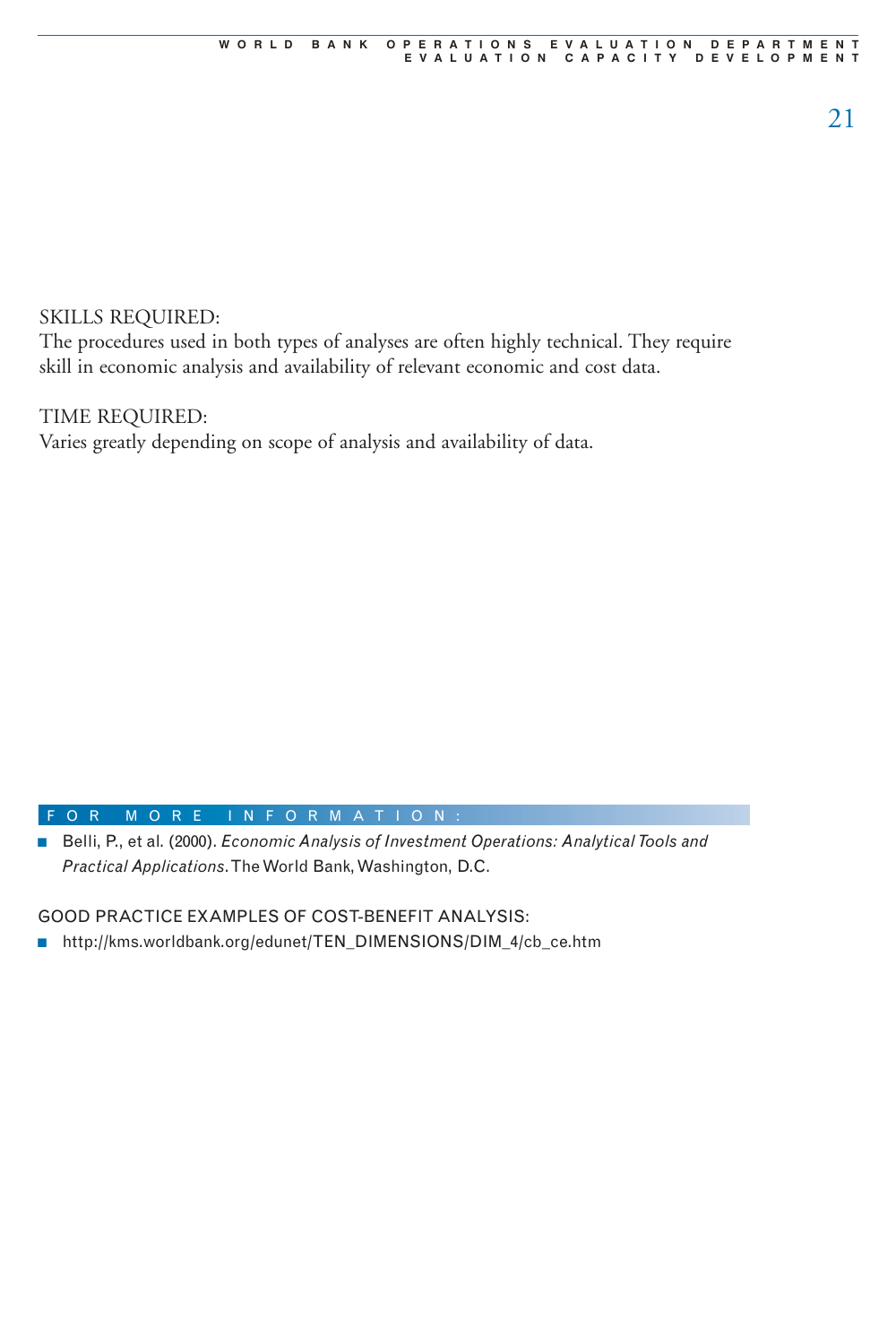# **Impact Evaluation**

# What is it?

Impact evaluation is the systematic identification of the effects – positive or negative, intended or not – on individual households, institutions, and the environment caused by a given development activity such as a program or project. Impact evaluation helps us better understand the extent to which activities reach the poor and the magnitude of their effects on people's welfare. Impact evaluations can range from large scale sample surveys in which project populations and control groups are compared before and after, and possibly at several points during program intervention; to small-scale rapid assessment and participatory appraisals where estimates of impact are obtained from combining group interviews, key informants, case studies and available secondary data.

## What can we use it for?

- Measuring outcomes and impacts of an activity and distinguishing these from the influence of other, external factors.
- Helping to clarify whether costs for an activity are justified.
- Informing decisions on whether to expand, modify or eliminate projects, programs or policies.
- Drawing lessons for improving the design and management of future activities.
- Comparing the effectiveness of alternative interventions.
- Strengthening accountability for results.

#### ADVANTAGES:

- Provides estimates of the magnitude of outcomes and impacts for different demographic groups, regions or over time.
- Provides answers to some of the most central development questions to what extent are we making a difference? What are the results on the ground? How can we do better?
- Systematic analysis and rigor can give managers and policy-makers added confidence in decision-making.

#### DISADVANTAGES:

- Some approaches are very expensive and time-consuming, although faster and more economical approaches are also used.
- Reduced utility when decision-makers need information quickly.
- Difficulties in identifying an appropriate counter-factual.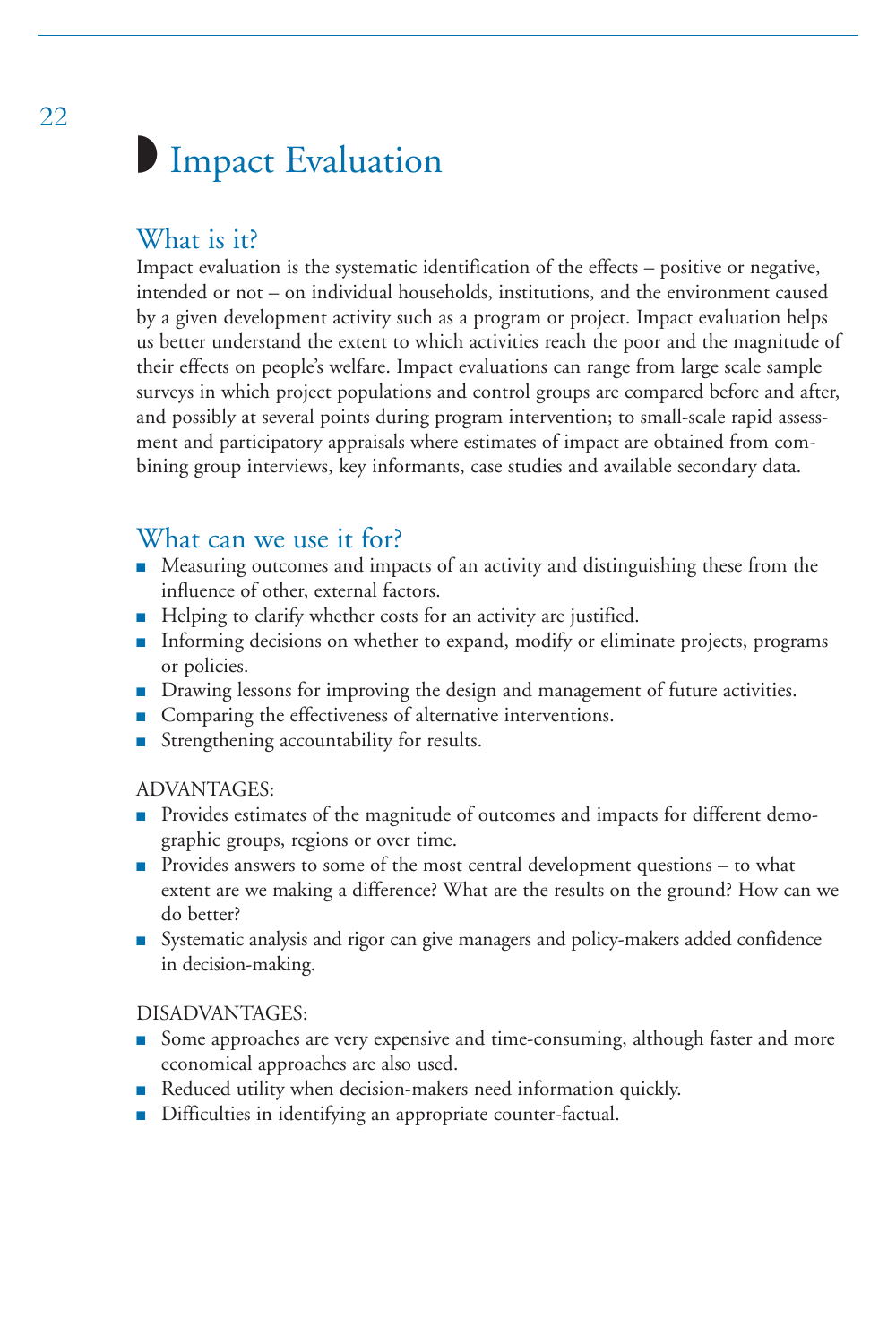#### COST:

A number of World Bank impact evaluations have ranged from \$200,000 - \$900,000 depending on program size, complexity and data collection. Simpler and rapid impact evaluations can be conducted for significantly less that \$100,000 and in some cases for as little as \$10,000 - \$20,000.

#### SKILLS REQUIRED:

Strong technical skills in social science research design, management, analysis and reporting. Ideally, a balance of quantitative and qualitative research skills on the part of the evaluation team.

#### TIME REQUIRED:

Can take up to 2 years or more. Rapid assessment evaluations can often be conducted in less than 6 months.

#### EXAMPLES OF IMPACT EVALUATION DESIGNS

Randomized evaluation designs, involving the collection of information on project and control groups at two or more points in time, provide the most rigorous statistical analysis of project impacts and the contribution of other factors. But in practice it is rarely possible to use these designs for reasons of cost, time, methodological or ethical constraints. Thus most impact evaluations use less expensive and less rigorous evaluation designs. The following table describes four approaches to impact evaluation designs in development evaluation. The first is an example of a randomized evaluation design; the second is a quasi-experimental design in which a "non-equivalent" control group is selected to match as closely as possible the characteristics of the project population; in the third example the project population is compared with a non-equivalent control group after the project has been implemented; and the fourth is a rapid assessment evaluation which combines group interviews, key informants, case studies and secondary data. Each successive model sacrifices methodological rigor, in return from which there are significant reductions in cost and time requirements.

- Baker, J. (2000). *Evaluating the Poverty Impact of Projects: A Handbook for Practitioners*. The World Bank, Washington, D. C. http://www.worldbank.org/poverty/library/impact.htm
- World Bank Web site on impact evaluation: http://www.worldbank.org/poverty/impact/
- Roche, C. (1999) *Impact Assessment for Development Agencies: Learning to Value Change*. Oxfam, Oxford.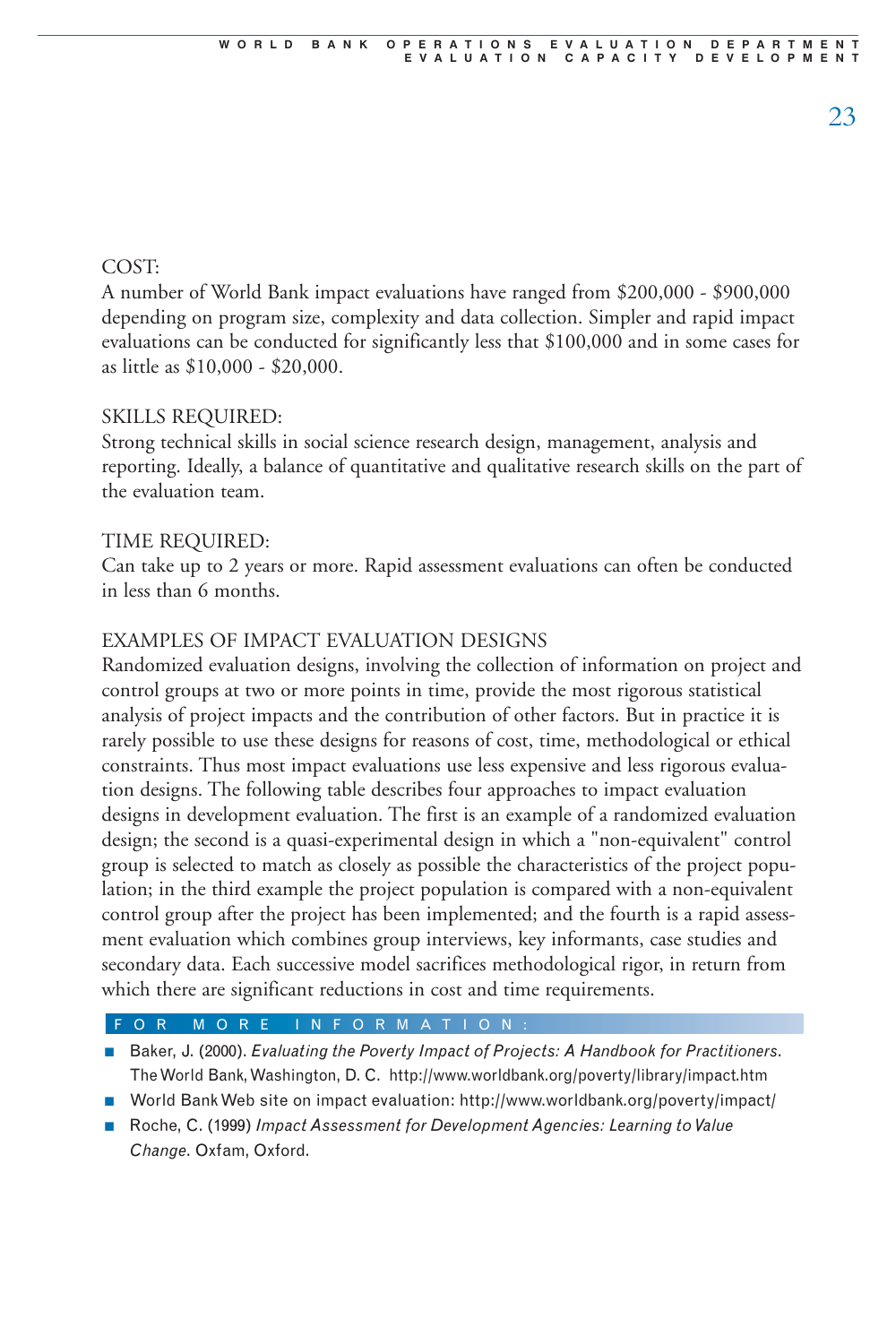# 4 Models of Impact Evaluation

|                                                                                                                    |                                                                                                                                                                                                                                                                                                                                                                                                                                                                                                                                                                                                                          |                                                                                                                                                                                                                                                                             | Indicative cost and                                                                                                                                                                                                     |
|--------------------------------------------------------------------------------------------------------------------|--------------------------------------------------------------------------------------------------------------------------------------------------------------------------------------------------------------------------------------------------------------------------------------------------------------------------------------------------------------------------------------------------------------------------------------------------------------------------------------------------------------------------------------------------------------------------------------------------------------------------|-----------------------------------------------------------------------------------------------------------------------------------------------------------------------------------------------------------------------------------------------------------------------------|-------------------------------------------------------------------------------------------------------------------------------------------------------------------------------------------------------------------------|
| Model<br>1. Randomized<br>pre-test post-test<br>evaluation.                                                        | Design<br>Subjects (families, schools, communities<br>etc) are randomly assigned to project<br>and control groups. Questionnaires or<br>other data collection instruments<br>(anthropometric measures, school per-<br>formance tests, etc) are applied to both<br>groups before and after the project inter-<br>vention. Additional observations may<br>also be made during project implemen-<br>tation.                                                                                                                                                                                                                 | <u>Example</u><br>Water supply and san-<br>itation or the provi-<br>sion of other services<br>such as housing, com-<br>munity infrastructure<br>etc where the demand<br>exceeds supply and<br>beneficiaries are<br>selected by lottery.<br>Example: Bolivia<br>Social Fund. | time<br>1-5 years depending on<br>time which must elapse<br>before impacts can be<br>observed. Cost can range<br>from \$50,000 - \$1million<br>depending on the size and<br>complexity of the program<br>being studied. |
| 2. Quasi-experimen-<br>tal design with before<br>and after compar-<br>isons of project and<br>control populations. | Where randomization is not possible, a<br>control group is selected which matches<br>the characteristics of the project group as<br>closely as possible. Sometimes the types<br>of communities from which project par-<br>ticipants were drawn will be selected.<br>Where projects are implemented in sev-<br>eral phases, participants selected for sub-<br>sequent phases can be used as the con-<br>trol for the first phase project group.                                                                                                                                                                           | These models have<br>been applied in World<br>Bank low-cost hous-<br>ing programs in El<br>Salvador, Zambia,<br>Senegal and the<br>Philippines.                                                                                                                             | Cost and timing similar to<br>Model 1.                                                                                                                                                                                  |
| 3. Ex-post compari-<br>son of project and<br>non-equivalent<br>control group.                                      | Data are collected on project beneficiar-<br>ies and a non-equivalent control group is<br>selected as for Model 2. Data are only<br>collected after the project has been<br>implemented. Multivariate analysis is<br>often used to statistically control for dif-<br>ferences in the attributes of the two<br>groups.                                                                                                                                                                                                                                                                                                    | Assessing the impacts<br>of micro-credit pro-<br>grams in Bangladesh.<br>Villages where micro-<br>credit programs were<br>operating were com-<br>pared with similar vil-<br>lages without these<br>credit programs.                                                         | \$50,000 upwards. The cost<br>will usually be one third to<br>one half of a comparable<br>study using Models 1 or 2.                                                                                                    |
| 4. Rapid assessment<br>ex-post impact<br>evaluations.                                                              | Some evaluations only study groups<br>affected by the project while others<br>include matched control groups. Partici-<br>patory methods can be used to allow<br>groups to identify changes resulting<br>from the project, who has benefited and<br>who has not, and what were the project's<br>strengths and weaknesses. Triangulation<br>is used to compare the group informa-<br>tion with the opinions of key informants<br>and information available from second-<br>ary sources. Case studies on individuals<br>or groups may be produced to provide<br>more in-depth understanding of the<br>processes of change. | Assessing community<br>managed water supply<br>projects in Indonesia.                                                                                                                                                                                                       | $$25,000$ upwards (the<br>Indonesia study cost<br>\$150,000). Some studies<br>are completed in 1-2<br>months; others take a year<br>or longer.                                                                          |